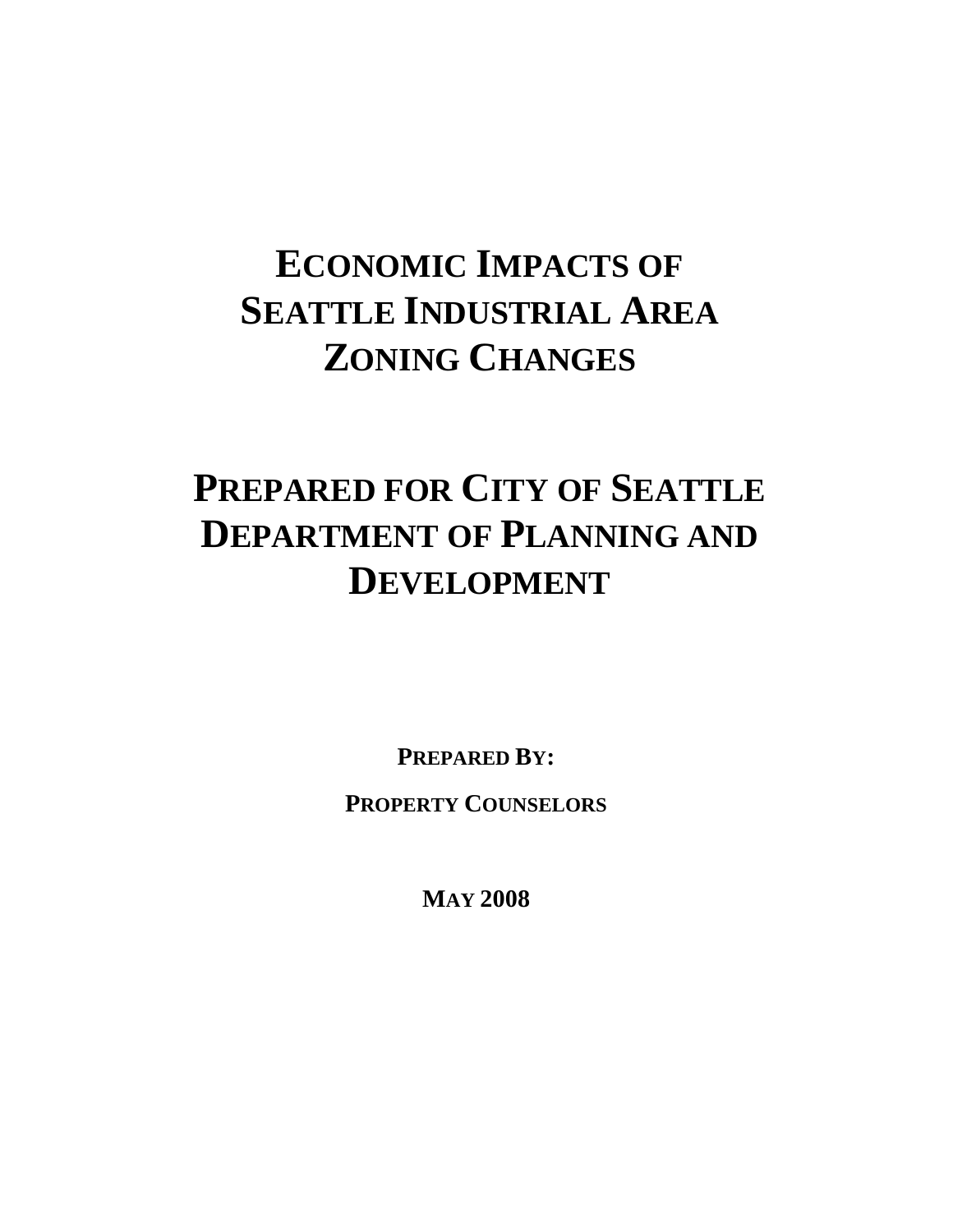# **TABLE OF CONTENTS**

#### **PAGE**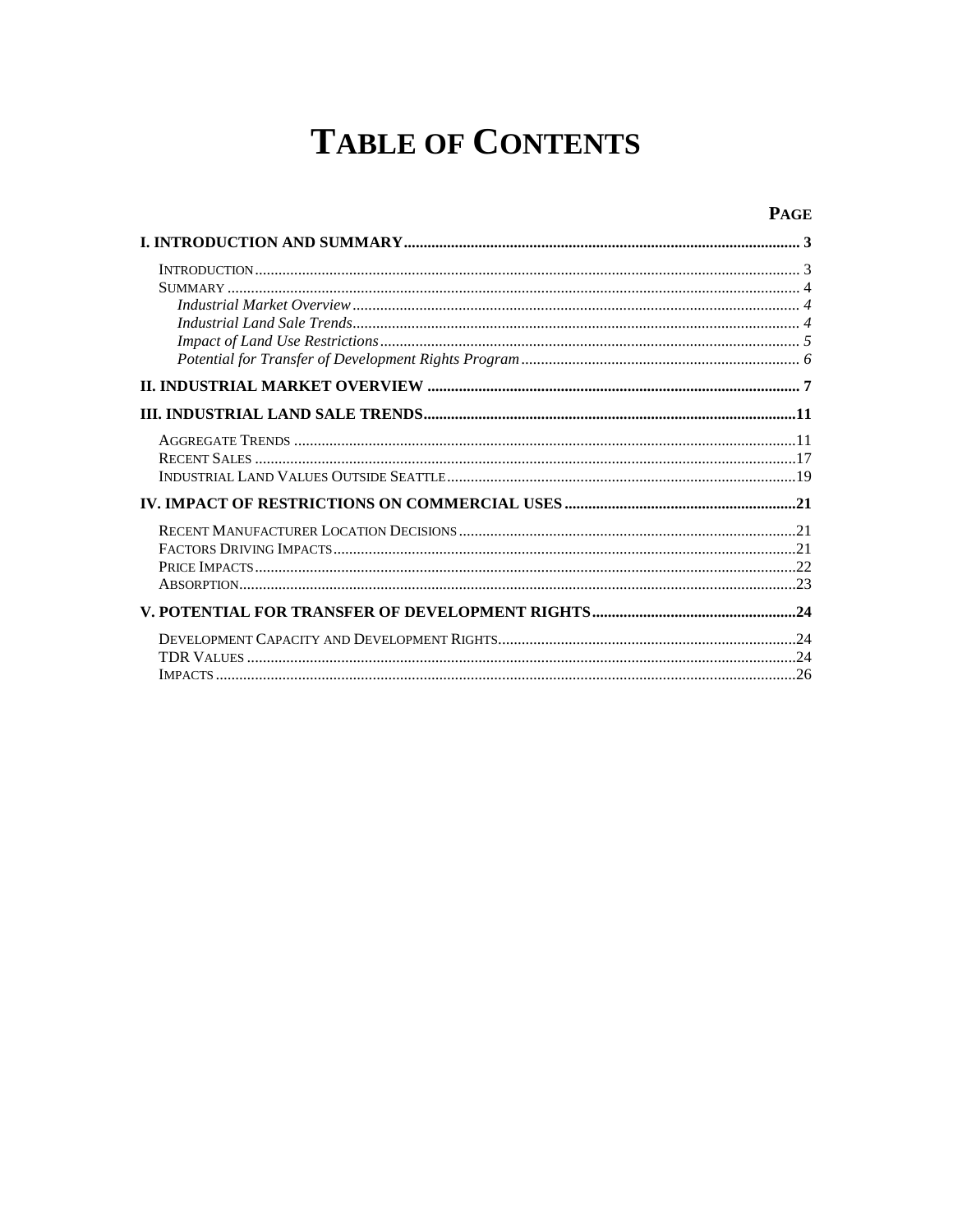# <span id="page-2-0"></span>**I. INTRODUCTION AND SUMMARY**

## <span id="page-2-1"></span>**INTRODUCTION**

Recent stories in the media highlight the moves or potential moves of Seattle manufacturing firms to surrounding communities. While there are a variety of circumstances related to each location decision, a common one is the cost of owning or renting industrial sites and facilities in Seattle. As land price increases outpace the increase in business income, industrial real estate becomes less affordable to industrial users. Purchases of land for non-industrial use can contribute to these increases in price.

In response to pressure on the price of industrial lands, the Mayor of Seattle proposed and the City Council adopted restrictions in December 2007, on the amount of commercial uses that are allowed in general industrial zones. The general industrial zones allow for heavier industrial and manufacturing activity. Lands with these designations represent 90% of all industrial zoned land in the city.

|                 | <b>Previous</b>       | <b>Current</b>     |
|-----------------|-----------------------|--------------------|
| IG <sub>1</sub> |                       |                    |
| Office          | 50,000 square feet    | 10,000 square feet |
| Retail          | 30,000 square feet    | 10,000 square feet |
| IG2             |                       |                    |
| Office          | $100,000$ square feet | 25,000 square feet |
| Retail          | 75,000 square feet    | 25,000 square feet |

The intent of the changes is to reduce the demand for industrial lands for non-industrial uses, and thereby reduce the rate of increase in land prices.

The City's Department of Planning and Development (DPD) has commissioned an analysis of the impact of the restrictions on land prices and industrial absorption. Property Counselors, a Seattle-based economic consulting firm is conducting the study. The scope of the study includes the following:

- Review of industrial market trends for Puget Sound area industrial markets.
- Review of land price trends in Puget Sound industrial areas.
- Analysis of land sales in general industrial zones in Seattle to determine the relationship of intended use and land price.
- Estimates of future demand.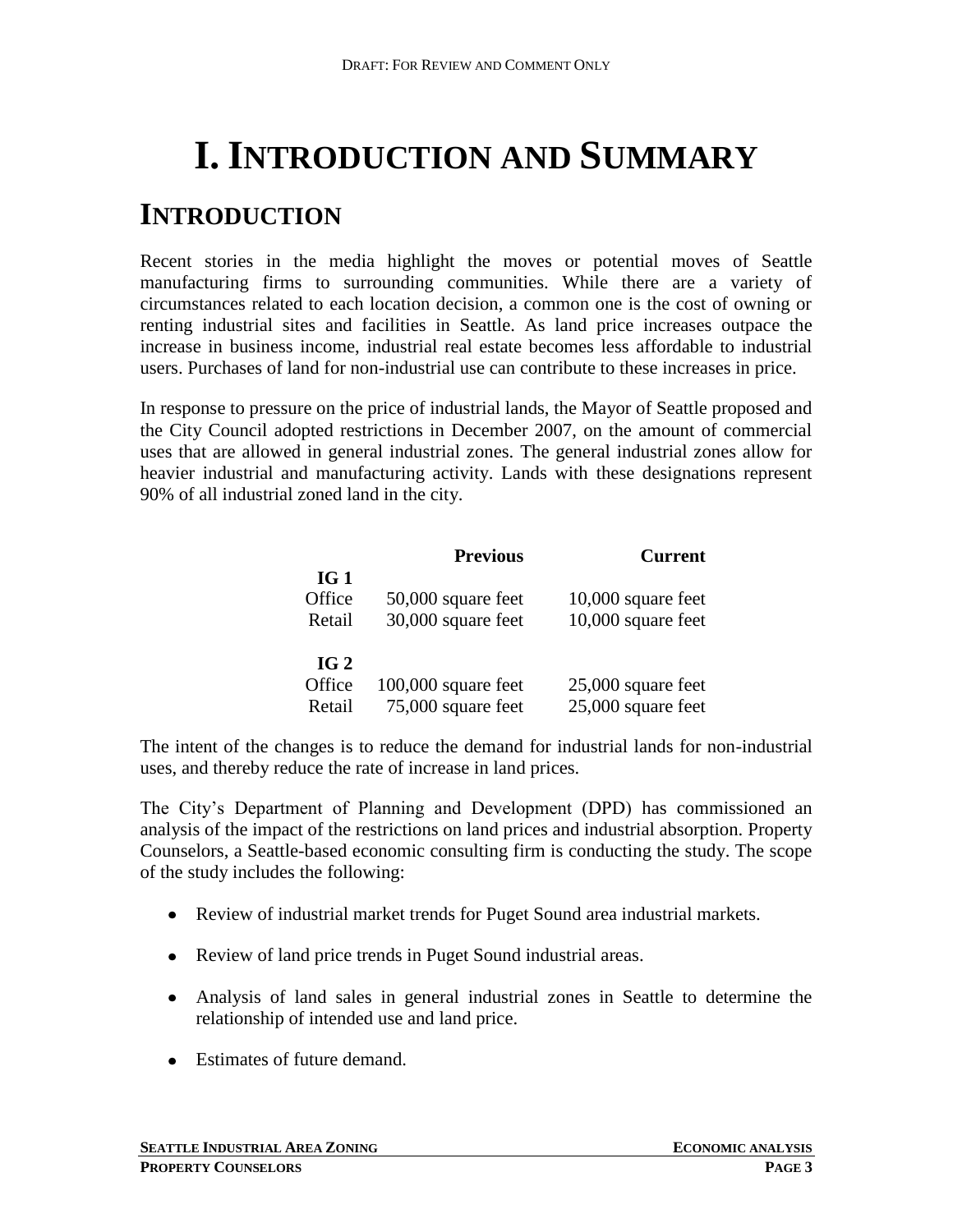Consideration of the potential impact of a Transfer of Development Rights (TDR) program in conjunction with the restrictions.

This report documents the results of the analysis. The report is organized in five sections.

Introduction and Summary Industrial Market Conditions and Trends Industrial Land Sale Trends Projected Impacts of Use Restrictions Potential for Transfer of Development Rights Program

<span id="page-3-0"></span>The results are summarized in the remainder of this section.

## **SUMMARY**

### <span id="page-3-1"></span>**INDUSTRIAL MARKET OVERVIEW**

The Puget Sound Industrial Market as surveyed by Colliers International includes 225 million square feet of space, of which 55 million or 24% are in Seattle. The Seattle submarket had a very low vacancy rate at 4.3% at the end of 2007. The Seattle submarket absorbed 1.2 million square feet of space between 2001 and 2007, only 7% of the total Puget Sound market, as Seattle has lost market share. Industrial rents in Seattle have remained generally level over the past five years, but exceed the rates in South King County and Snohomish and Pierce counties.

### <span id="page-3-2"></span>**INDUSTRIAL LAND SALE TRENDS**

Previous analyses by City staff documented a pattern of industrial land prices in Seattle that were generally stable from 1982 through 2000, with rapid increases thereafter. The analysis in this report focuses on the period 1998 to early 2008. There were 99 industrial land sales during this period as reported by Co-Star. The average sale price tripled over this period, from approximately \$10.00 to \$34.00 per square foot. However, these sales include some sites that weren't zoned industrial. Price increases for Seattle industrial zoned lands aren't nearly as dramatic. Sixty-five of the 99 total sales in the market were in IG-1 and IG-2 zones in South Seattle and Interbay. Average sale prices increased by 60% in IG-1 zones in South Seattle to approximately \$26.00 per square foot. There were too few sales to draw definitive conclusions in the Ballard/Interbay areas. Price increases were modest, although the average prices of Ballard/Interbay IG-2 lands are \$30.00 to \$45.00 per square foot. The small number of sales in IG-2 zones in South Seattle obscures any trends.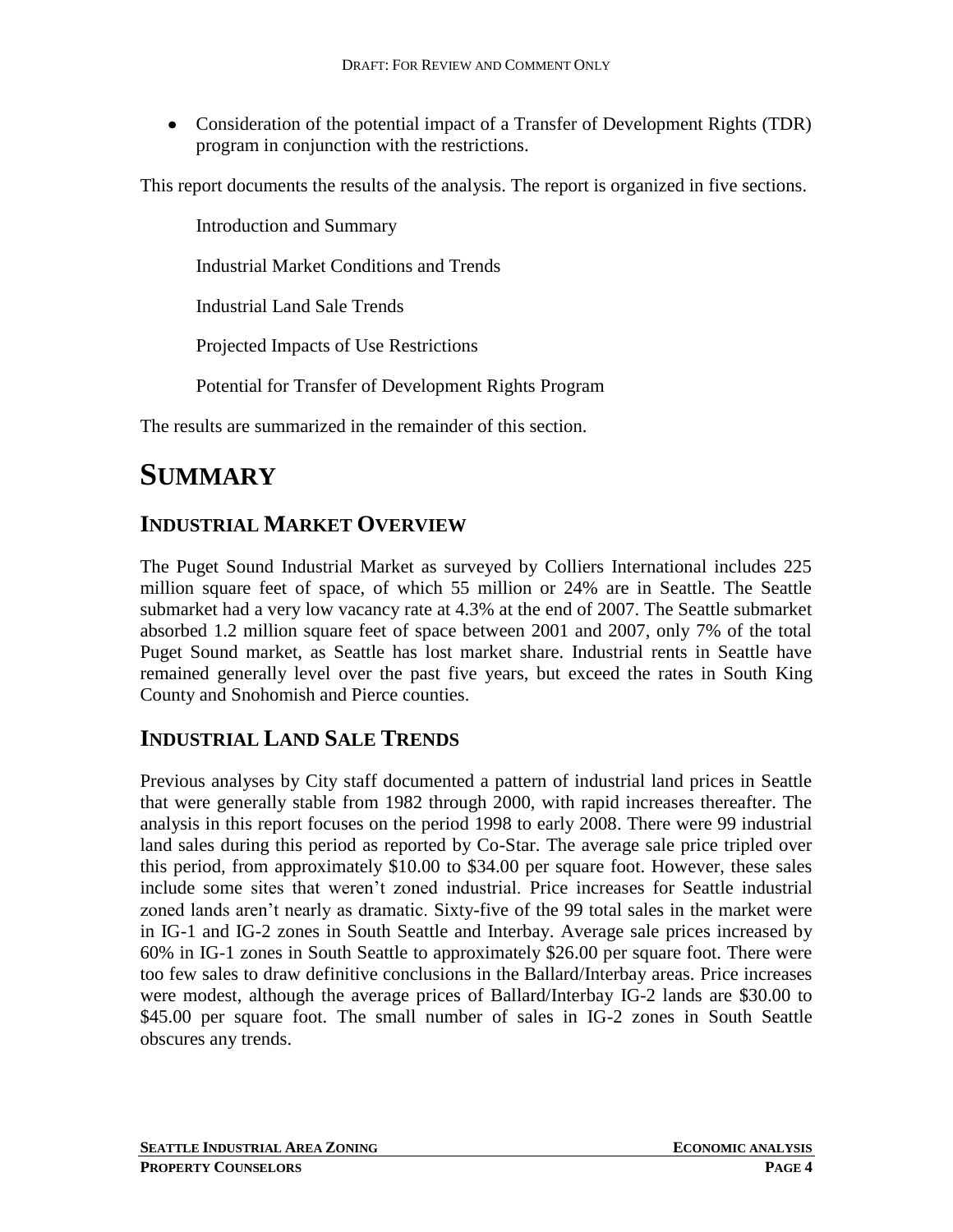Prices are considerably lower outside Seattle, at \$7.00 to \$11.00 per square foot in the Kent Valley, \$4.00 to \$8.00 per square foot in Pierce County, and \$5.00 to \$8.00 per square foot in Snohomish County. These differences can be attributed to several factors:

- The supply of industrial land is much greater outside Seattle.
- Many of the industrial sites in Seattle have existing improvements which drive up seller expectations.
- Many Seattle sites have unique competitive characteristics, including proximity to the Port, rail access, water access, lower utility costs, or proximity to other users.

### <span id="page-4-0"></span>**IMPACT OF LAND USE RESTRICTIONS**

The experience of existing manufacturing companies and the general conditions in the region support the following conclusions regarding industrial development trends:

- Seattle has a competitive advantage over other areas, as reflected in the higher average rents paid by industrial users in Seattle compared to South King County, Pierce County, and Snohomish County.
- Increases in rents haven't kept pace with increases in land prices. Eventually, the price of land will drive up rent levels. With current rents at somewhat stable levels, there hasn't been much pressure on businesses that lease. However, if a business needs to expand or find a new facility, the land price will affect rents for new facilities.
- The highest median land prices for general industrial lands are evident in the IG-2 zoned lands in Ballard/Interbay. IG-1 zoned lands in South Seattle and Interbay are in the \$20.00 to \$30.00 range. IG-1 zoned lands in South Seattle have shown the fastest rate of increase over the past three years.
- Most recent sales in the general industrial zones have involved non-industrial uses, either committed or speculative.
- Industrial zoned lands are well utilized with only 12% of the lands classified as vacant (*City of Seattle Industrial Land Study,* August 1, 2005), and even that land is frequently used for outdoor staging or storage. The city does not offer the kinds of "greenfield" sites available elsewhere.
- Several manufacturing firms have decided or are considering leaving the city. High land prices, particularly in the Ballard/Interbay area, are a factor. While these businesses are willing to pay more to stay in Seattle, the availability of suitable sites is limited.

Land prices in industrial zones are likely to settle at equilibrium levels in the range of \$15.00 to \$25.00 per square foot for industrial lands in South Seattle. The industrial lands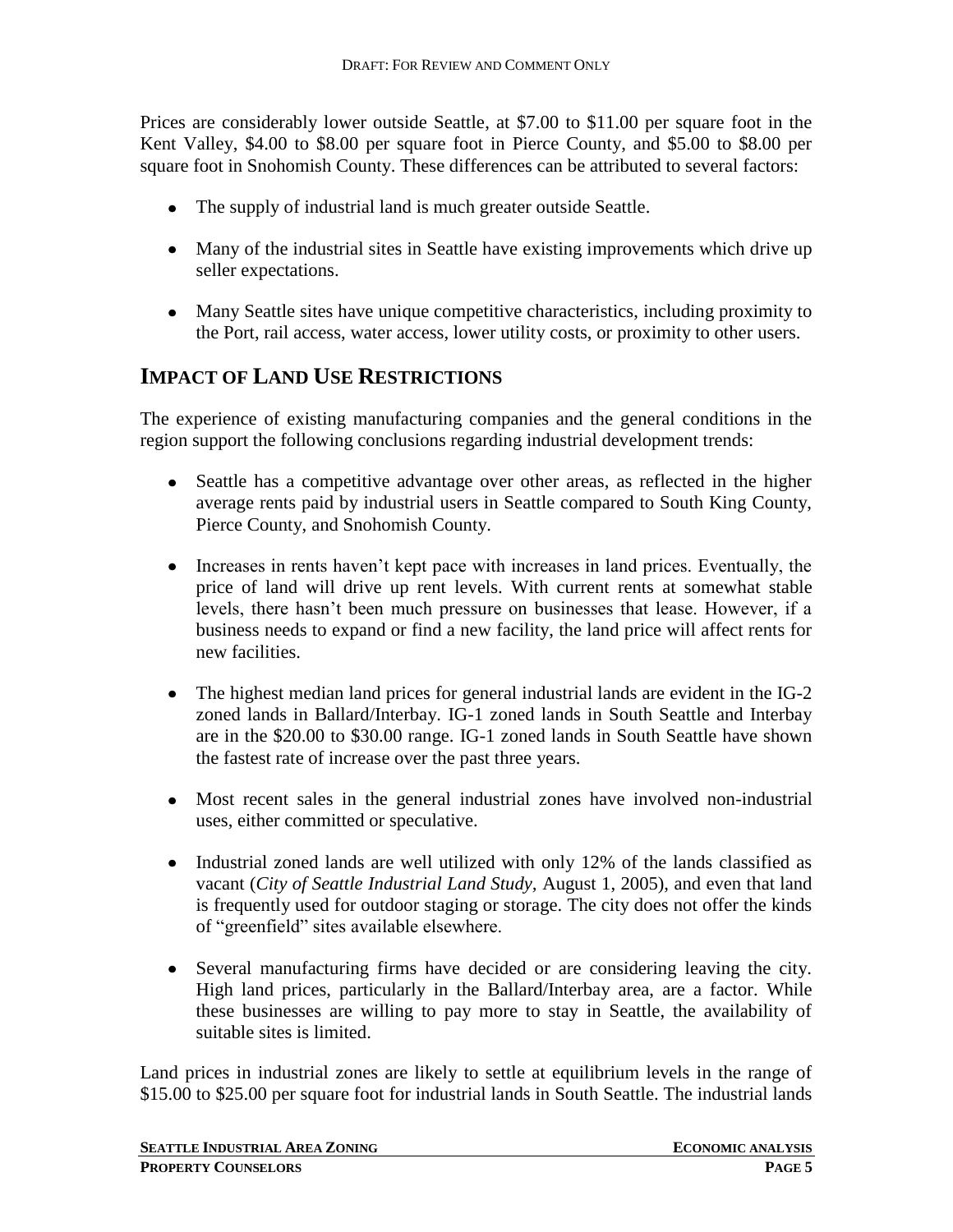in Ballard/Interbay, particularly IG-2 lands, have been \$30.00 per square foot or higher since 1998, reflecting the impact of demand by non-industrial users much earlier. A stabilized price of \$20.00 to \$25.00 for these areas would represent a return to price levels pre-1998.

Reduced land price pressures may allow that market share to increase beyond the recent level of 7% of the Puget Sound Industrial Market. The high utilization of the industrial lands will make it difficult to approach market shares commensurate with the city's 24% share of the regional industrial inventory.

#### <span id="page-5-0"></span>**POTENTIAL FOR TRANSFER OF DEVELOPMENT RIGHTS PROGRAM**

Transfer of development rights (TDR) has been identified as a potential tool to reduce the pressure to convert industrial lands to other uses. Under such a program, an industrial parcel with excess capacity could sell development rights to a developer of another site, allowing the latter project to exceed the amount of development that would otherwise be allowed. In simple terms, the value of the development rights is equal to the prevailing value of land divided by the maximum floor area ratio for that property. The value of development rights could be set at a level of \$20 to \$30 per square foot. Any point in the range would provide fair value to the seller of the development rights. A value at the lower end of the range would provide a strong incentive to the buyer.

The net impact of a TDR program can be summarized as follows:

- A TDR program would provide a basis for allowing extra density for selected sites that meet stated public objectives.
- A TDR program would provide a source of revenue to property owners who leave their properties in industrial use.
- $\bullet$ The program would not address the biggest problem in attracting and maintaining manufacturing firms: the availability of suitable sites for expansion and relocation.
- The availability of the program would offset the dampening effect of the  $\bullet$ restrictions on non-industrial uses.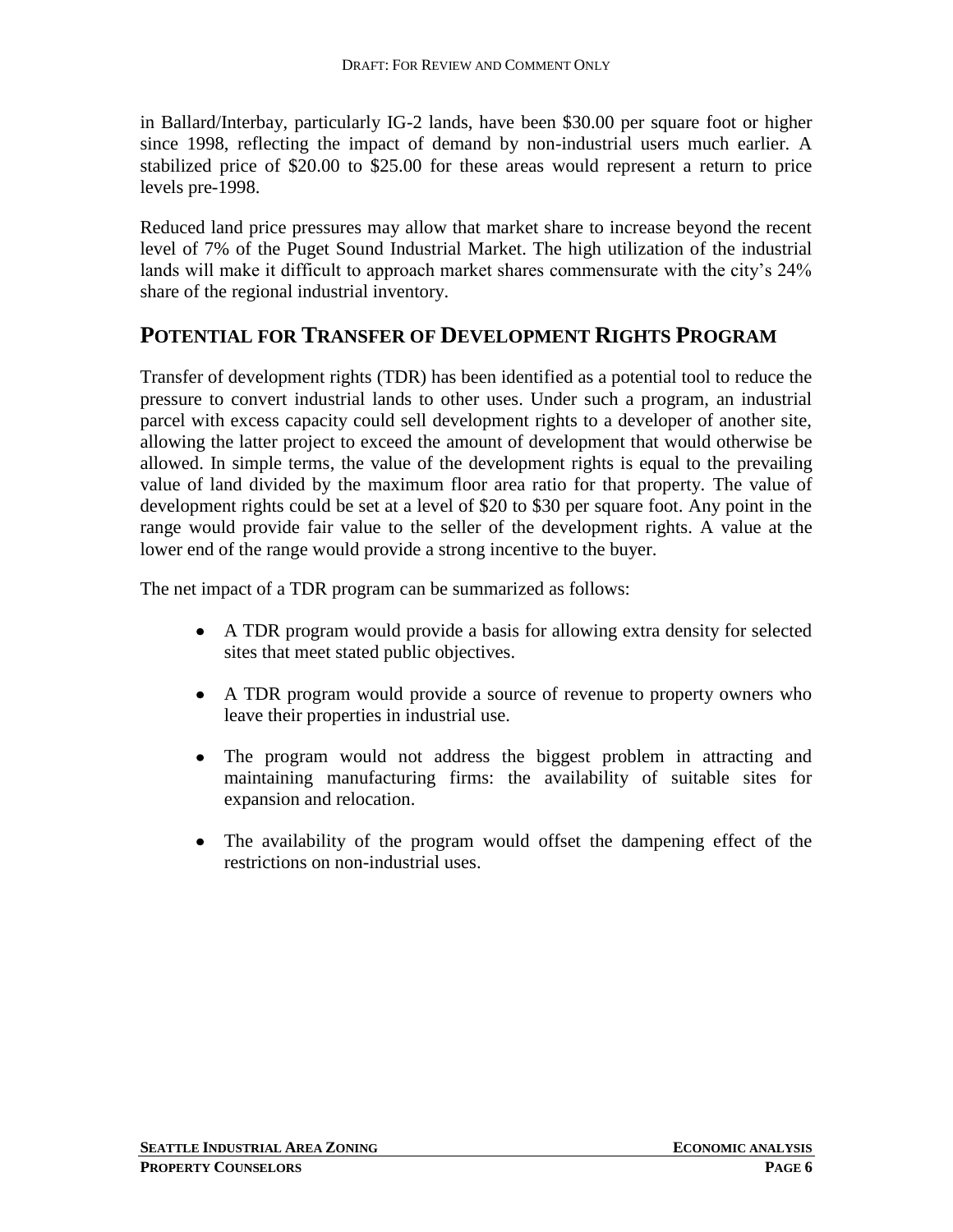# <span id="page-6-0"></span>**II. INDUSTRIAL MARKET OVERVIEW**

Seattle is part of the larger Puget Sound Industrial Market. Trends in this market affect land prices in the Seattle industrial areas.

Total building area, vacancy status, and typical rental rates for Puget Sound industrial submarkets as of the end of 2007 are summarized in Table 1.

### **Puget Sound Industrial Market Conditions Fourth Quarter - 2007 Table 1**

|                      | Total       | $%$ of   | Vacant     | Vacancy |                 |
|----------------------|-------------|----------|------------|---------|-----------------|
| <b>Submarket</b>     | Sq Ft       | Total    | Sq Ft      | Rate    | Rent Rate*      |
| Seattle              | 54,600,181  | 24.2%    | 2,352,147  | 4.31%   | $$0.41 - $0.65$ |
| Kent Valley          | 90,400,592  | 40.2%    | 4,243,986  | 4.69%   | \$0.32-\$0.64   |
| <b>Pierce County</b> | 46,163,480  | 20.5%    | 3,873,801  | 8.39%   | $$0.29 - $0.68$ |
| Eastside             | 24,028,346  | $10.7\%$ | 1,785,624  | 7.43%   | \$0.63-\$0.70   |
| Northend             | 9,963,989   | 4.4%     | 630,721    | 6.33%   | \$0.55-\$0.65   |
| Total                | 225,156,588 | 100.0%   | 12,886,279 | 5.72%   |                 |

Source: Colliers International, Fourth Quarter 2007, Industrial Statistical Reports

\* Net lease basis

Market measures vary according to the source of the information. The Colliers International data provide a consistent time series and detail on subareas.

Industrial space in the Puget Sound region totaled 225 million square feet at the end of 2007, with the Kent Valley submarket accounting for 40% of the total supply. Overall vacancy was 5.7% as of late 2007. Vacancy was highest in Pierce County at 8.4% and lowest in the Seattle submarket at 4.3%. Highest rental rates occur in the Eastside, Northend, and Seattle submarkets.

Historical vacancy trends among the Puget Sound submarkets since 2001 are provided in Table 2.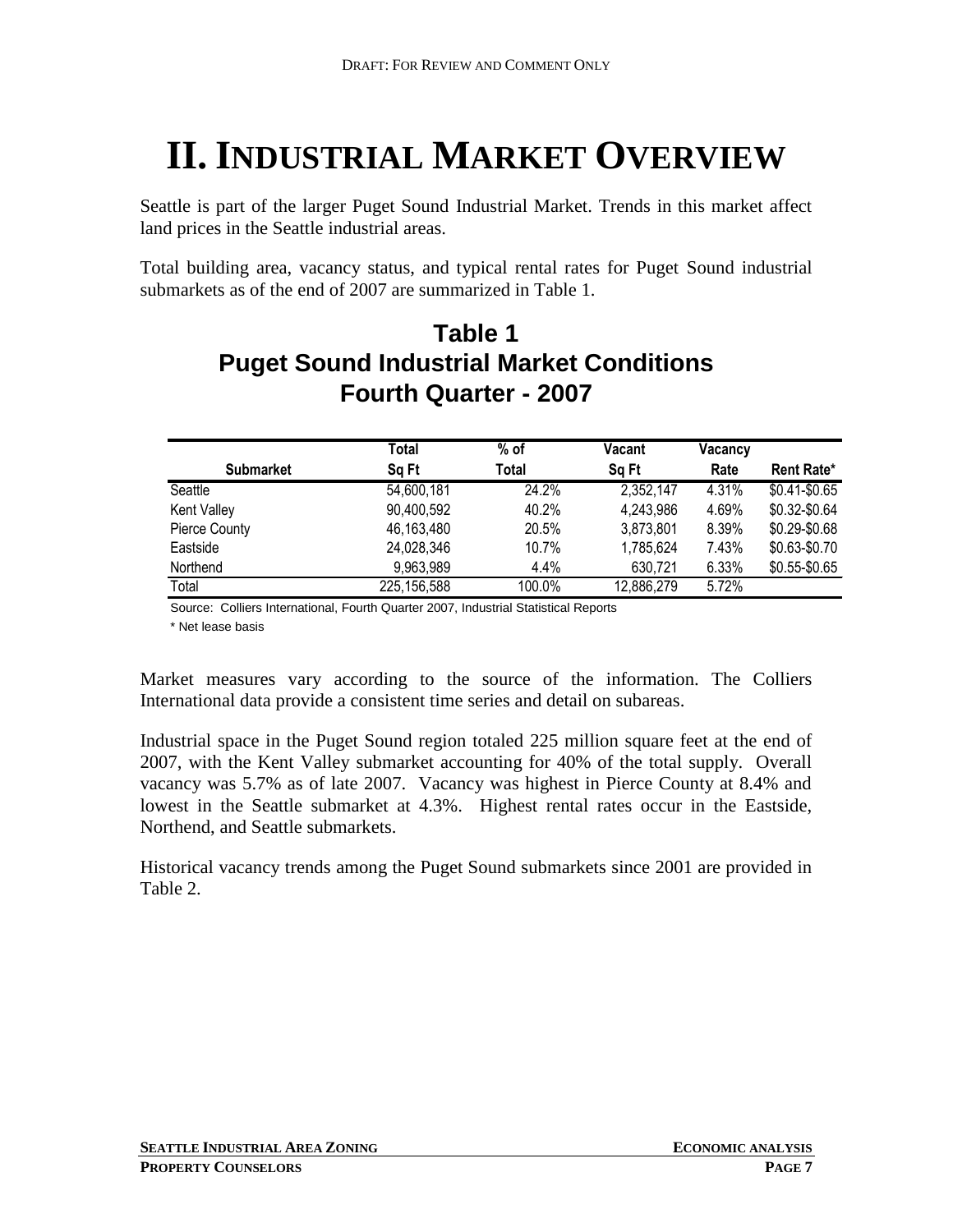| <b>Submarket</b>     | 2001   | 2002   | 2003   | 2004   | 2005   | 2006   | 2007  |
|----------------------|--------|--------|--------|--------|--------|--------|-------|
| Seattle              | 3.45%  | 4.14%  | 5.46%  | 5.85%  | 6.26%  | 5.69%  | 4.31% |
| Kent Valley          | 10.80% | 11.34% | 11.87% | 8.51%  | 6.38%  | 5.12%  | 4.69% |
| <b>Pierce County</b> | 9.97%  | 11.00% | 8.83%  | 6.26%  | 5.03%  | 7.23%  | 8.95% |
| Eastside             | 12.73% | 17.55% | 19.43% | 18.16% | 13.50% | 8.09%  | 7.43% |
| Northend             | 14.50% | 20.36% | 23.69% | 21.82% | 18.22% | 16.33% | 6.33% |

### **Puget Sound Industrial Vacancy Trends 2001-2007 Table 2**

Source: Colliers International, Industrial Statistical Reports, Year-end 2001-2007

Vacancy in most submarkets has steadily declined during the past four years, with the exception of Pierce County. The greatest decrease is evident in Snohomish County where vacancy peaked in 2003 after Boeing vacated a number of buildings. The Eastside has also experienced a sharp drop in vacancy, going from 19.4% in 2003 to the late 2007 rate of 7.4%. Vacancy in the Close-In Seattle market increased each year between 2001 and 2005, then declined the last two years to its 2007 year-end level of 4.3%.

Table 3 summarizes absorption trends for the period. Absorption is calculated as the change in occupied space over any period. As shown in the table, the period 2001 through 2003 showed negative absorption in total and in four of the five submarkets. This period corresponds to the economic slowdown at the beginning of the decade. Conditions improved considerably in the subsequent four years with total absorption of 26 million square feet. The Close-In Seattle market absorption represents 7% of total absorption in the Puget Sound industrial market, well below its share of the total inventory of 24.2% shown in Table 1. The Close-In market has lost market share to the other submarkets.

| <b>Submarket</b>   | 2001-2003   | 2004-2007  | 2001-2007  | % of Total |
|--------------------|-------------|------------|------------|------------|
| Seattle            | (1,306,853) | 2,547,482  | 1,240,629  | 7.0%       |
| <b>Kent Valley</b> | (2,898,434) | 9,796,308  | 6,897,874  | 38.7%      |
| Pierce County      | 426,640     | 9,006,405  | 9,433,045  | 53.0%      |
| Eastside           | (3,537,365) | 2,679,005  | (858, 360) | $-4.8%$    |
| Northend           | (895, 753)  | 1,992,606  | 1,096,853  | 6.2%       |
| Total              | (8,211,765) | 26,021,806 | 17,810,041 | 100.0%     |

#### **Puget Sound Industrial Absorption Trends Table 3**

Source: Colliers International, Industrial Statistical Reports, Year-end 2001-2007

Historical rent trends since 2002, as compiled by officespace.com, are tabulated below. This source utilizes data obtained for existing buildings that are available for lease, providing an average shell rate by submarket.

**SEATTLE INDUSTRIAL AREA ZONING ECONOMIC ANALYSIS**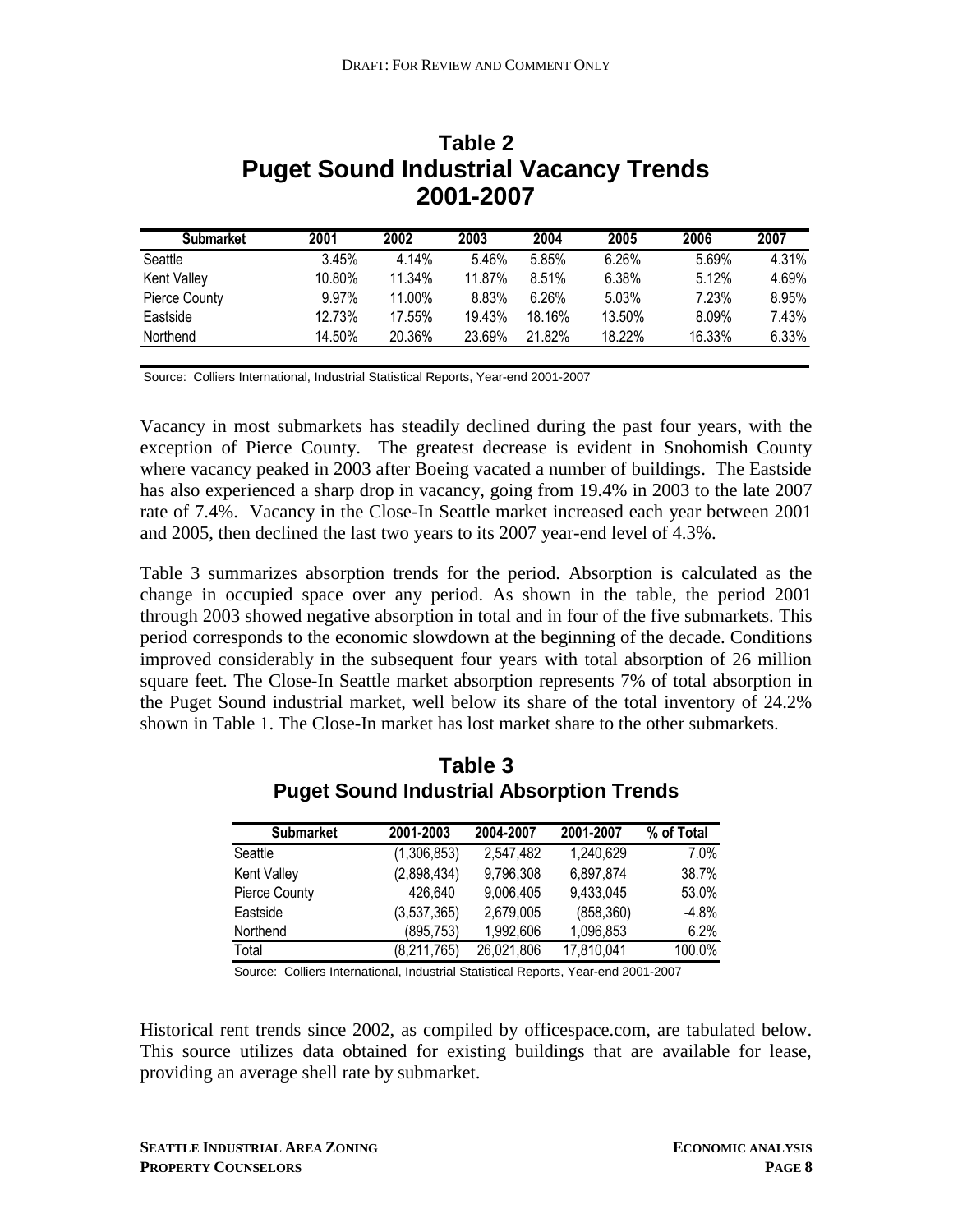### **Puget Sound Industrial Rents 2002-2007 Table 4**

| <b>Market</b> | 2002   | 2003   | 2004   | 2005   | 2006   | 2007   |
|---------------|--------|--------|--------|--------|--------|--------|
| Downtown      | \$0.51 | \$0.52 | \$0.52 | \$0.51 | \$0.48 | \$0.52 |
| Eastside      | \$0.59 | \$0.57 | \$0.56 | \$0.56 | \$0.56 | \$0.61 |
| Northend      | \$0.48 | \$0.47 | \$0.48 | \$0.48 | \$0.48 | \$0.51 |
| Southend      | \$0.36 | \$0.36 | \$0.36 | \$0.37 | \$0.38 | \$0.41 |
| Tacoma        | \$0.35 | \$0.33 | \$0.33 | \$0.33 | \$0.33 | \$0.34 |
| Total         | \$0.42 | \$0.41 | \$0.41 | \$0.41 | ΝA     | \$0.44 |

Source: officespace.com, Seattle Industrial/Flex Shell Rates, Year-end 2002-07

Rental rates in most submarkets have increased slightly since 2002, although the overall increase is marginal. Again, Pierce County has the lowest rents, averaging \$0.34 per square foot as of late 2007. The markets are defined differently in this data source, with Downtown representing the Close-In industrial market. Rents in Seattle are higher than average for the region, but have not increased significantly over the period.

Supply and vacancy data by submarket within the Close-In Seattle market is summarized in Table 5.

### **Close-in Seattle Industrial Vacancy Data By Submarket as of Year End 2007 Table 5**

|                      | Total      | <b>Vacant</b> | Vacancy |
|----------------------|------------|---------------|---------|
| <b>Submarket</b>     | Sq Ft      | Sq Ft         | Rate    |
| South of Spokane St. | 17,895,240 | 1,194,100     | 6.67%   |
| North of Spokane St. | 10,398,605 | 299,081       | 2.88%   |
| North Seattle        | 14,526,756 | 538,725       | 3.71%   |
| West of Duwamish     | 7,667,950  | 156,624       | 2.04%   |
| East Hill            | 4,111,630  | 163,617       | 3.98%   |
| Total                | 54,600,181 | 2,352,147     | 4.31%   |

Source: Colliers International, Fourth Quarter 2007 Close-In Seattle Industrial Statistical Report

The largest concentration of industrial space is located south of Spokane St., which accounts for one-third of the Close-In market's total supply. This area also has the highest vacancy rate at 6.7% as of late 2007. Vacancy in all the other Seattle submarkets is quite low, ranging from just over 2% west of the Duwamish to just under 4% in the East Hill area (Capitol Hill/Rainier Valley).

**SEATTLE INDUSTRIAL AREA ZONING ECONOMIC ANALYSIS**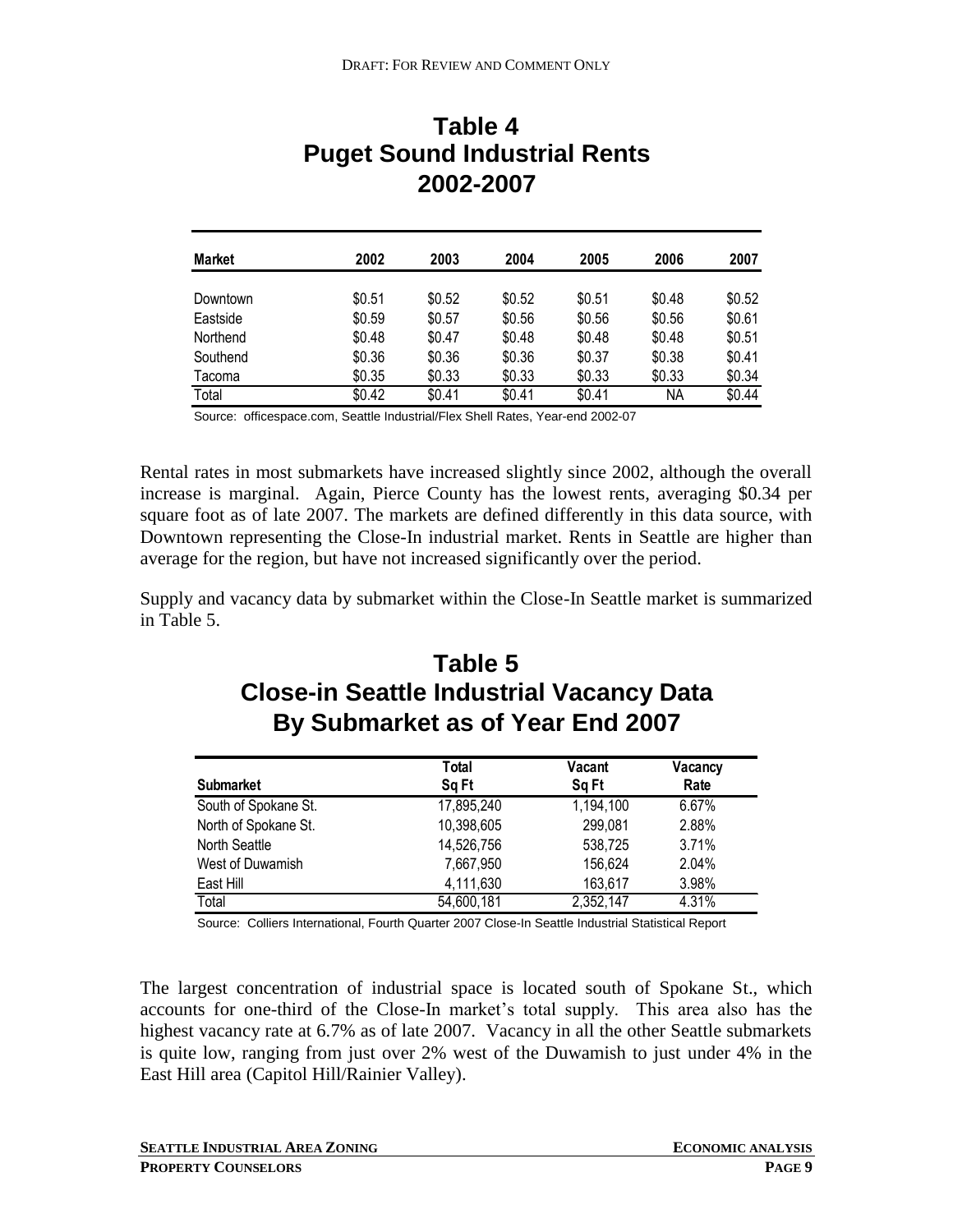Minimal new industrial construction has been completed in the Close-In Seattle market in recent years. The most prominent new project is Cloverdale Corporate Park, consisting of two 50,460 square foot buildings built in 2006 at 9400 Fourth Avenue South. Capital Industries rebuilt 56,145 square feet of manufacturing space on their 5801  $3<sup>rd</sup>$  Avenue in the Georgetown district in 2005, replacing a building destroyed by a fire the previous year. Colliers International reports that a total of 571,420 square feet of new industrial space was completed in the Close-In market during 2005-2007, but most of this product (other than Cloverdale Corporate Park) is actually office or research/development space rather than industrial space.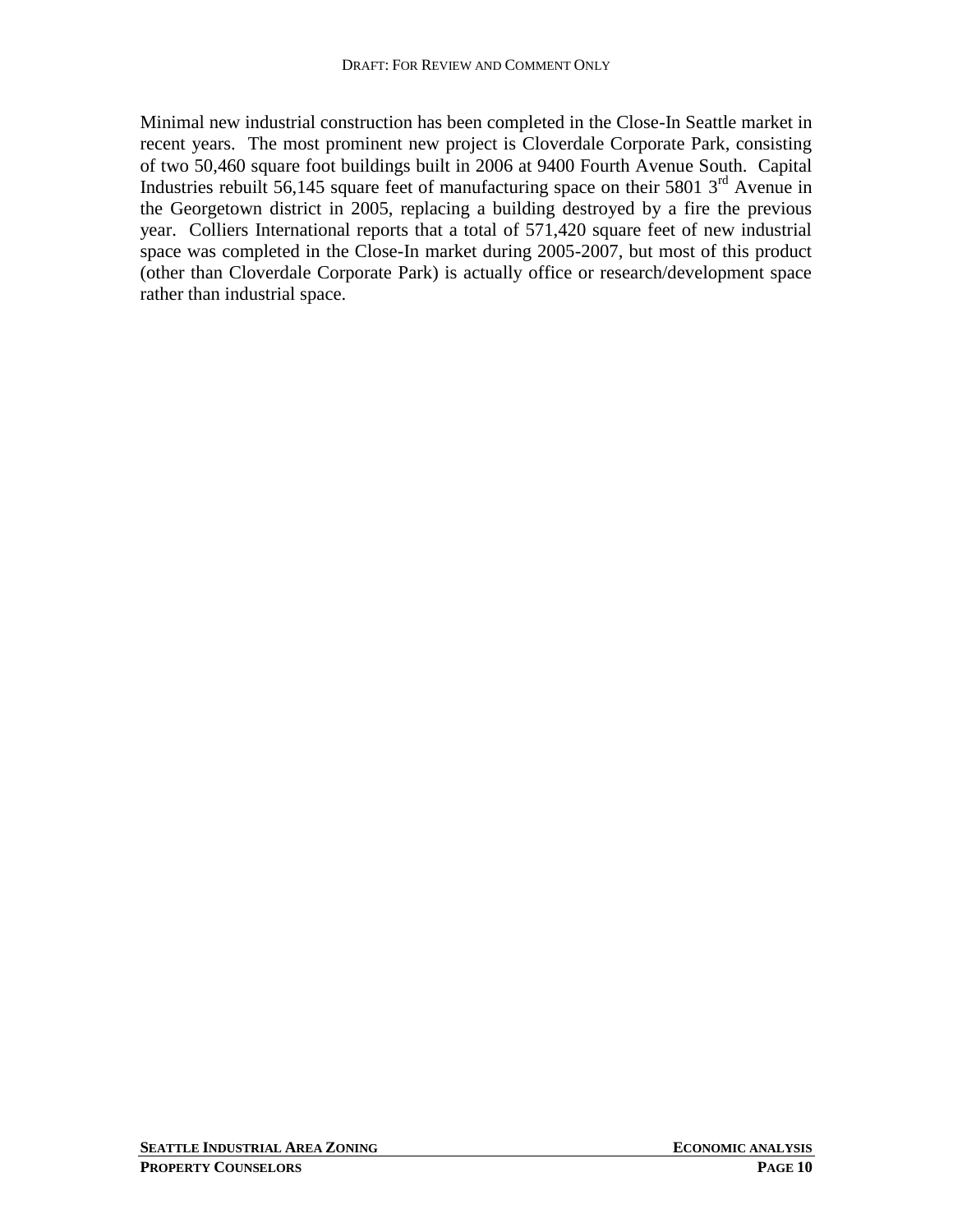# <span id="page-10-0"></span>**III. INDUSTRIAL LAND SALE TRENDS**

## <span id="page-10-1"></span>**AGGREGATE TRENDS**

Industrial land sale trends in Seattle between 1998 and April 2008 are summarized in Table 6 below. A chart of industrial land price trends going back to 1982 was included in the report of the *Mayor's Recommendations for Industrial Lands,* August 2007. That chart shows only modest increases in prices from 1982 to 2000, with rapid growth thereafter. This section provides a more detailed analysis of the latter period.

| Table 6                                  |  |  |  |  |  |
|------------------------------------------|--|--|--|--|--|
| Industrial Land Sale Trends 1998 to 2008 |  |  |  |  |  |

| <b>Time Period:</b>    | 1998-2000 | 2001-2003 | 2004-2005 | 2006-2008 |
|------------------------|-----------|-----------|-----------|-----------|
| Number of Sales        | 36        | 26        | 13        | 24        |
| Total Land Area (SF)   | 6,152,476 | 1,365,193 | 1,076,292 | 2,696,280 |
| Average Area (SF)      | 170,902   | 52,507    | 82,792    | 112,345   |
| Average Price (Per SF) | \$10.02   | \$18.60   | \$21.04   | \$34.28   |
| Median Price (Per SF)  | \$15.53   | \$27.28   | \$43.06   | \$37.46   |
| Source: Co-Star        |           |           |           |           |

#### **All Seattle:**

The Co-Star Group maintains a database of property sales in the region. They report a total of 99 industrial land sale transactions in the Seattle submarket since 1998. Approximately two-thirds of the sales occurred between 1998 and 2003. Average price on a per square foot basis has increased nearly three-fold since 1998 to an average of \$34.28 per square foot for 2006-2008. The median price more than doubled to \$37.46 per square foot for the current period. The median differs from the average because of the influence of large sites that typically had lower prices per square foot.

The Seattle market as defined by Co-Star includes areas immediately adjacent to Seattle to the south. These include the submarkets of Tukwila/Renton (around Boeing Field) and Burien/Seatac (near South Park). Details on prices in the "Outside Seattle" areas as well as subareas within Seattle are summarized in Table 7.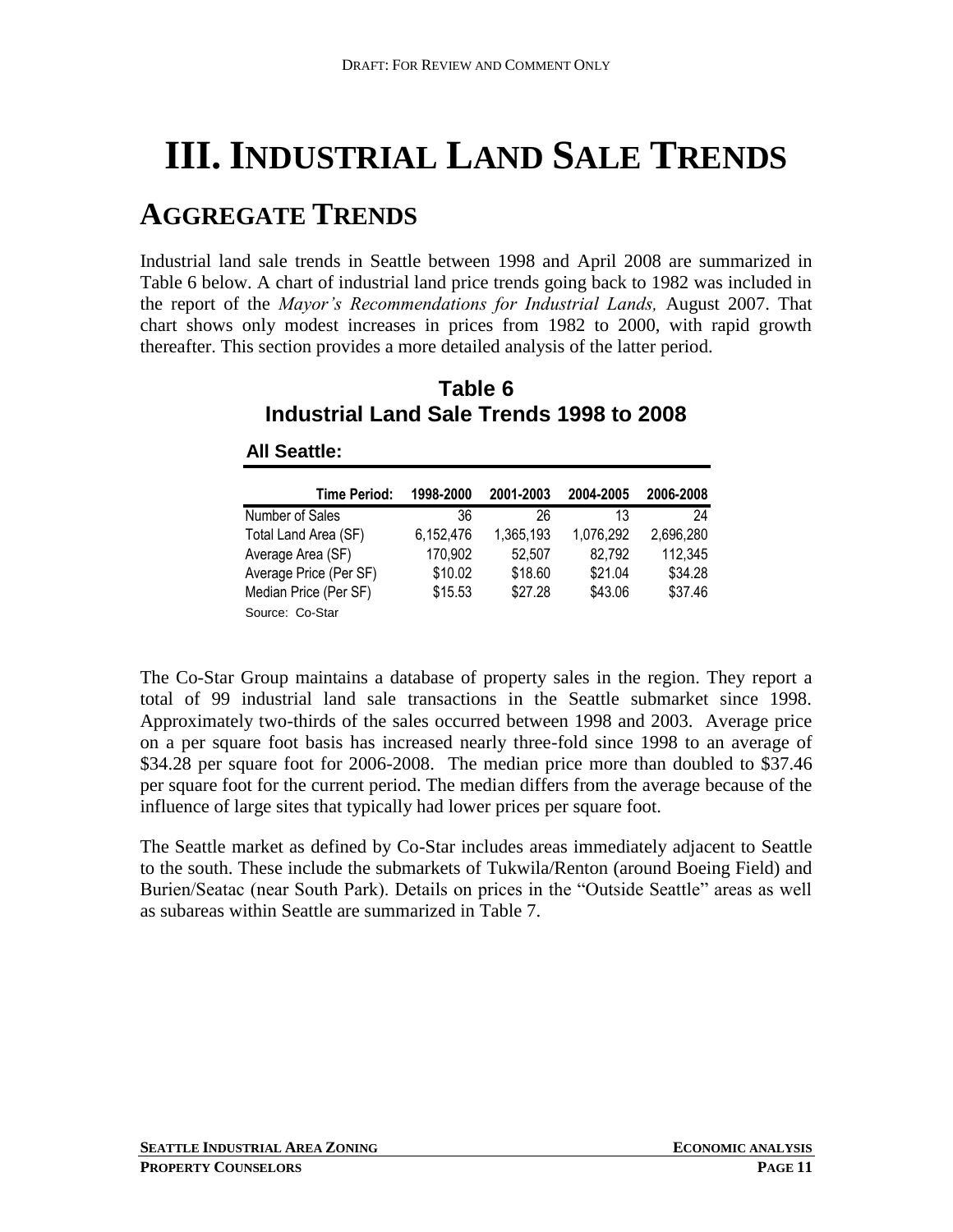### **Table 7 Industrial Land Sale Trends by Subarea 1998 to 2008**

#### **South Seattle:**

| Time Period:           | 1998-2000 | 2001-2003 | 2004-2005 | 2006-2008 |
|------------------------|-----------|-----------|-----------|-----------|
| Number of Sales        | 19        | 14        | 4         | 10        |
| Total Land Area (SF)   | 1,560,036 | 809,251   | 163,217   | 1,480,291 |
| Average Area (SF)      | 82,107    | 57,804    | 40,804    | 148,029   |
| Average Price (Per SF) | \$16.28   | \$14.91   | \$24.75   | \$15.95   |
| Median Price (Per SF)  | \$13.73   | \$20.80   | \$22.00   | \$26.31   |
| Source: Co-Star        |           |           |           |           |

#### **Ballard/Interbay:**

| <b>Time Period:</b>    | 1998-2000 | 2001-2003 | 2004-2005 | 2006-2008 |
|------------------------|-----------|-----------|-----------|-----------|
| Number of Sales        | 5         |           |           |           |
| Total Land Area (SF)   | 166.449   | 154,870   | 204.182   | 514.355   |
| Average Area (SF)      | 33,290    | 22,124    | 68,061    | 171,452   |
| Average Price (Per SF) | \$22.73   | \$24.18   | \$47.43   | \$38.36   |
| Median Price (Per SF)  | \$30.68   | \$37.46   | \$44.78   | \$37.46   |
| Source: Co-Star        |           |           |           |           |

#### **Other Seattle**

| <b>Time Period:</b>    | 1998-2000 | 2001-2003 | 2004-2005 | 2006-2008 |
|------------------------|-----------|-----------|-----------|-----------|
| Number of Sales        | 6         | 3         |           | 8         |
| Total Land Area (SF)   | 1,423,221 | 127,294   | 34.359    | 319,265   |
| Average Area (SF)      | 237,204   | 42,431    | 11,453    | 39,908    |
| Average Price (Per SF) | \$16.46   | \$65.50   | \$74.70   | \$125.60  |
| Median Price (Per SF)  | \$40.08   | \$61.29   | \$59.81   | \$144.71  |
| Source: Co-Star        |           |           |           |           |

#### **Outside Seattle**

| <b>Time Period:</b>    | 1998-2000 | 2001-2003 | 2004-2005 | 2006-2008 |
|------------------------|-----------|-----------|-----------|-----------|
| Number of Sales        | 6         |           |           |           |
| Total Land Area (SF)   | 3,002,770 | 273,778   | 674.534   | 382,369   |
| Average Area (SF)      | 500,462   | 136,889   | 224,845   | 127,456   |
| Average Price (Per SF) | \$3.02    | \$4.53    | \$9.42    | \$23.54   |
| Median Price (Per SF)  | \$5.92    | \$4.53    | \$9.29    | \$24.84   |
| Source: Co-Star        |           |           |           |           |

South Seattle includes the submarkets of SoDo, North and South Duwamish, Rainier Valley/Beacon Hill, and West Seattle (subarea boundaries are shown in Figure 1). The average price was no higher in 2006-2008 than in 1998-2000. However, that result reflected the impact of large land sales. The median prices doubled over the period.

**SEATTLE INDUSTRIAL AREA ZONING ECONOMIC ANALYSIS PROPERTY COUNSELORS PAGE 12**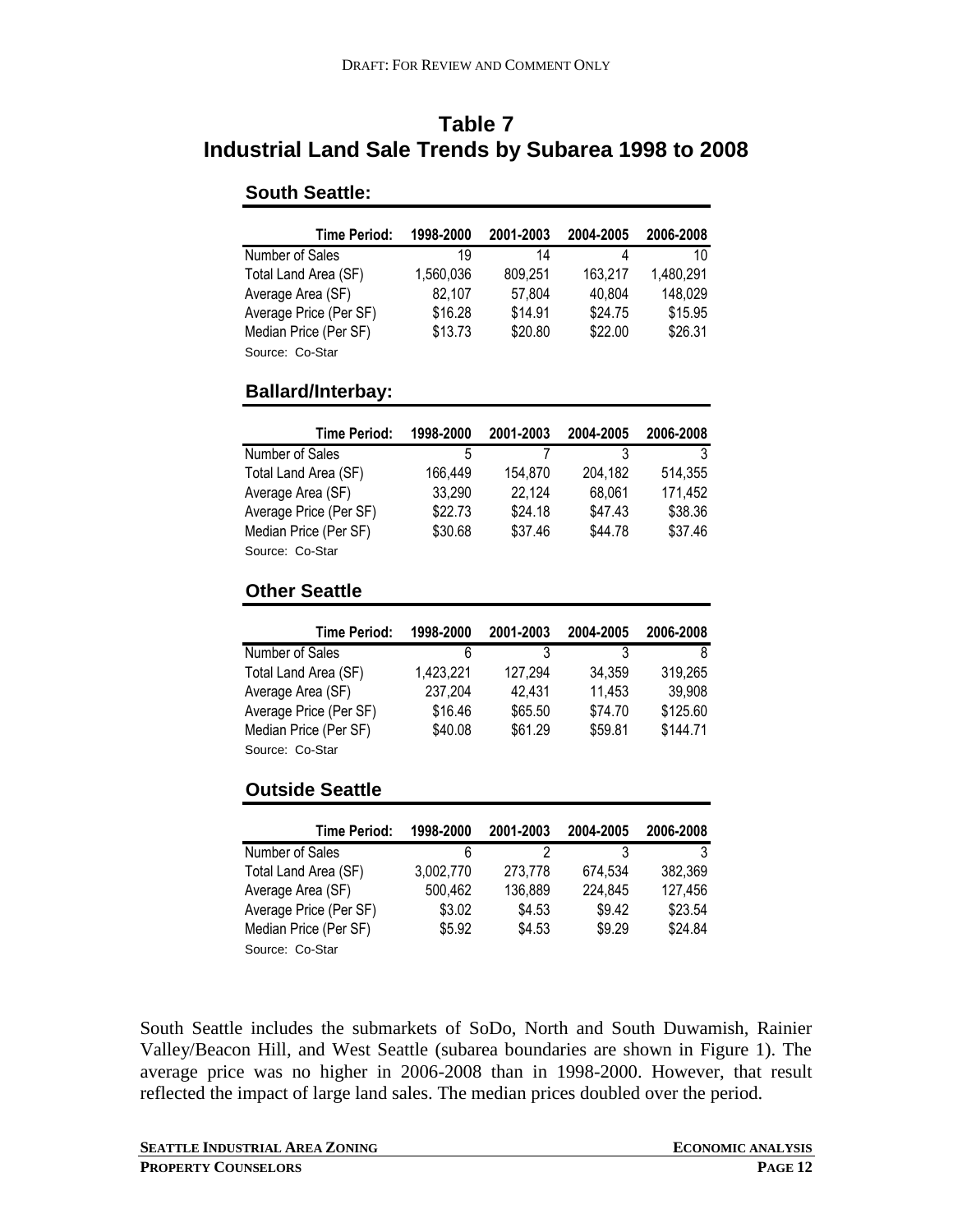

**Figure 1**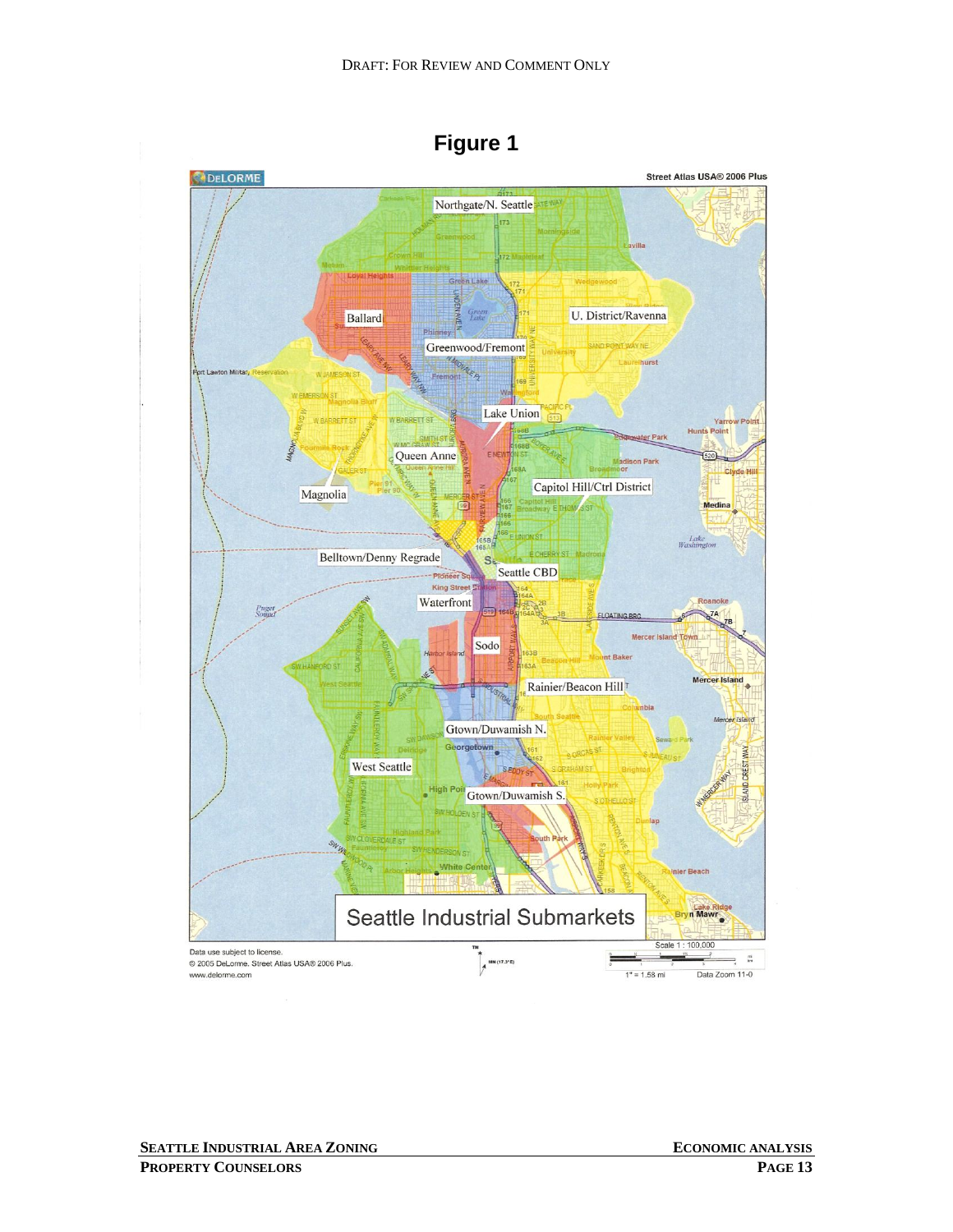Ballard/Interbay includes the subareas of Ballard and Queen Anne/Magnolia. The average price increased by 67%, while the median increased by only 22%. "Other Seattle" includes Northgate, Lake Union, Capitol Hill/Central District, CBD, and Waterfront. These areas show the largest increases in price per square foot, with the average increasing from \$16.00 to \$125.00, and the median increasing from \$40.00 to \$145.00.

The contribution of the subareas to the overall results is summarized in Table 8. The figures reflect activity in areas that aren't typically considered industrial. A land sale is considered industrial if the current use is industrial. However, many of the sales are in areas designated for commercial uses.

|                               |                | 1998-2000        |                | 2001-2003        |              | 2004-2005        | 2006-2008       |                  |
|-------------------------------|----------------|------------------|----------------|------------------|--------------|------------------|-----------------|------------------|
|                               | <b>Sales</b>   | <b>Avg Price</b> | <b>Sales</b>   | <b>Avg Price</b> | <b>Sales</b> | <b>Avg Price</b> | <b>Sales</b>    | <b>Avg Price</b> |
| <b>South Seattle</b>          |                |                  |                |                  |              |                  |                 |                  |
| Sodo                          | 8              | 18.46            | 3              | 21.02            | 2            | 56.64            | 2               | 53.18            |
| Rainier/Beacon Hill           |                | 13.81            | 3              | 47.14            |              |                  | 2               | 84.37            |
| Duwamish North                | 5              | 14.80            | 5              | 17.66            |              | 26.37            | 2               | 2.97             |
| Duwamish south                |                | 21.64            |                | 9.11             |              | 10.55            |                 | 24.10            |
| <b>West Seattle</b>           | 4              | 11.16            | 2              | 10.63            |              |                  | 3               | 22.12            |
| Subtotal                      | 19             | 16.28            | 14             | 14.91            | 4            | 24.75            | 10 <sup>1</sup> | 15.95            |
| <b>Ballard/Interbay</b>       |                |                  |                |                  |              |                  |                 |                  |
| <b>Ballard</b>                | 4              | 22.21            |                | 35.00            | 2            | 57.84            |                 | 61.11            |
| Queen anne/Magnolia           | 1              | 36.68            | 6              | 23.43            | 1            | 41.72            | 2               | 33.95            |
| Subtotal                      | 5              | 22.73            | $\overline{7}$ | 24.18            | 3            | 47.43            | 3               | 38.36            |
| <b>Other Seattle</b>          |                |                  |                |                  |              |                  |                 |                  |
| Capitol Hill/Central District |                |                  |                |                  |              |                  | 2               | 163.07           |
| Lake Union                    | 4              | 61.95            |                | 54.76            |              |                  | 5               | 171.35           |
| Northgate/North Seattle       |                |                  |                |                  |              | 34.14            |                 | 30.61            |
| Seattle CBD                   |                |                  |                |                  |              | 176.81           |                 |                  |
| Pioneer Square/Waterfront     | $\overline{2}$ | 10.94            | 2              | 67.66            |              | 59.81            |                 |                  |
| Subtotal                      | 6              | 16.46            | 3              | 65.50            | 3            | 74.70            | 8               | 125.60           |
| Total                         | 30             | 16.70            | 24             | 22.13            | 10           | 40.55            | 21              | 36.06            |

**Table 8 Land Sales Trends by Subarea**

Source: Co-Star and Property Counselors

Table 9 summarizes the land sale trends by zoning designation. Of the 85 indicated land sales within the city limits, 65 were in the four industrial zones – IB, IC, IG-1, and IG-2. Many of the high priced sales were for properties with non-industrial zoning.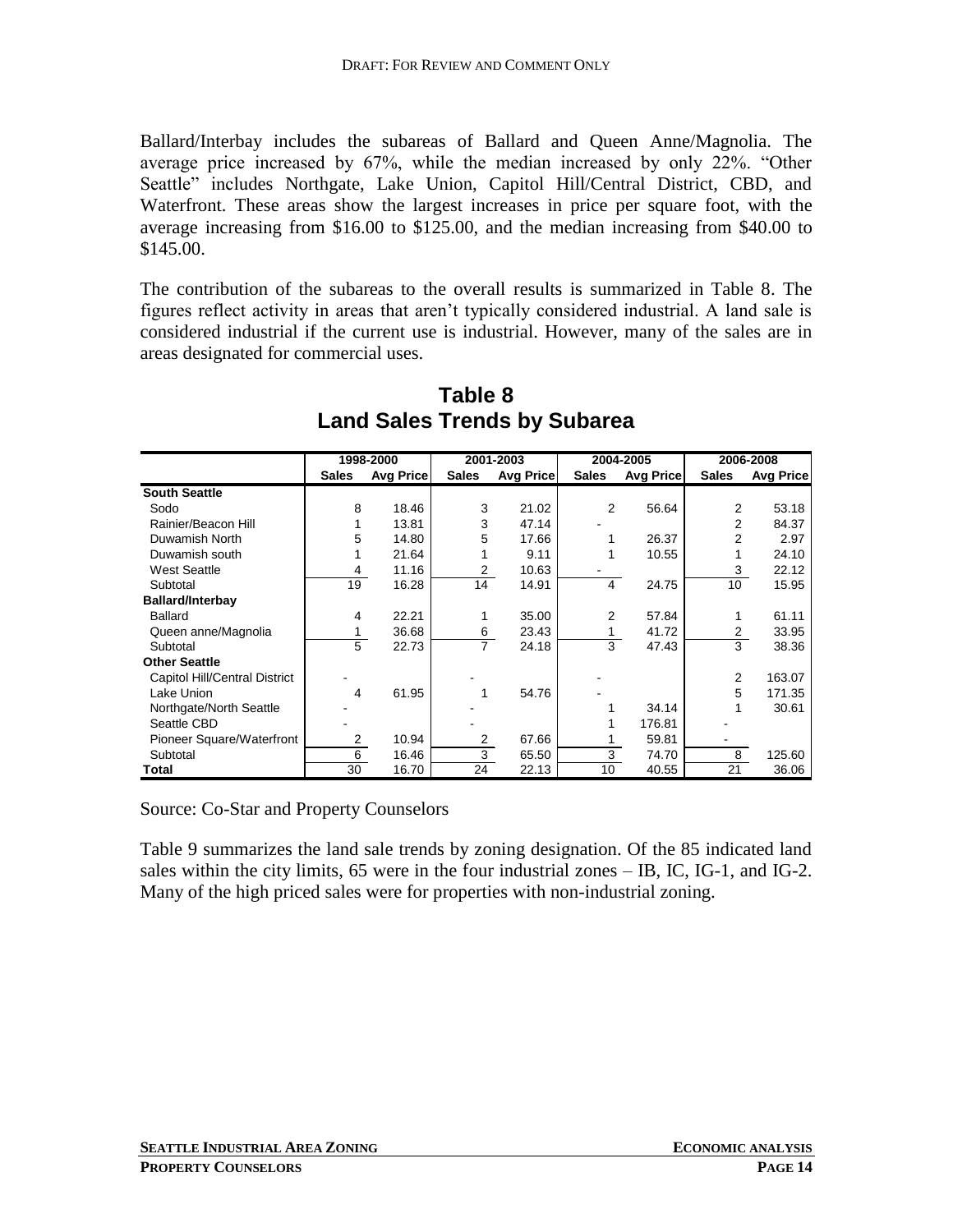|                 |              | 1998-2000<br>2001-2003<br>2004-2005 |              |                  | 2006-2008    |                  |                |                  |
|-----------------|--------------|-------------------------------------|--------------|------------------|--------------|------------------|----------------|------------------|
|                 | <b>Sales</b> | <b>Avg Price</b>                    | <b>Sales</b> | <b>Avg Price</b> | <b>Sales</b> | <b>Avg Price</b> | <b>Sales</b>   | <b>Avg Price</b> |
| IB              |              | 25.25                               |              |                  |              | 44.78            |                |                  |
| IC.             | 2            | 10.94                               |              |                  |              | 59.81            | 2              | 111.74           |
| IG <sub>1</sub> | 14           | 17.84                               |              | 13.97            | 3            | 16.66            | 6              | 25.64            |
| IG <sub>2</sub> | 10           | 14.00                               | 11           | 25.20            | 3            | 50.98            | 4              | 15.50            |
| C <sub>1</sub>  |              |                                     | 3            | 47.14            |              |                  | $\overline{2}$ | 109.80           |
| C <sub>2</sub>  |              | 105.26                              | 2            | 20.09            |              | 34.14            | 3              | 38.48            |
| NC <sub>1</sub> |              |                                     |              |                  |              |                  |                | 86.09            |
| NC <sub>3</sub> |              | 54.90                               |              |                  |              |                  |                |                  |
| <b>DMC</b>      |              |                                     |              |                  |              | 176.81           |                | 447.92           |
| <b>PSM</b>      |              |                                     |              | 144.87           |              |                  |                |                  |
| <b>SCMR</b>     |              | 95.02                               |              |                  |              |                  |                |                  |
| <b>SM</b>       |              |                                     |              |                  |              |                  |                | 142.91           |
| $L-3$           |              |                                     |              |                  |              |                  |                | 168.16           |
|                 | 30           | 16.70                               | 24           | 22.13            | 10           | 40.55            | 21             | 36.06            |

**Table 9 Land Sales Trends by Zoning Designation**

Source: Co-Star and Property Counselors

Since the IG zones represent 90% of the industrial zoned land and are the subject of the recent Council action, it's appropriate to focus on land sale trends in the IG zones, as shown in Table 10.

Twenty-six of the 65 sales were in IG-1 zones in South Seattle. The average sale price figures and median price figures both show significant price increases in the past three years. There were only four sales in IG-1 zones in Interbay. While the number of sales is too small to draw definitive conclusions, the price increases were modest. Fourteen of the sales were in IG-2 zones in South Seattle. The small number of sales in the past two periods obscure any trends. Thirteen of the sales were in IG-2 zones in Interbay. While the number of sales is too small to draw definitive conclusions, the price increases were modest. Prices in these areas were the highest of the four areas in Table 10.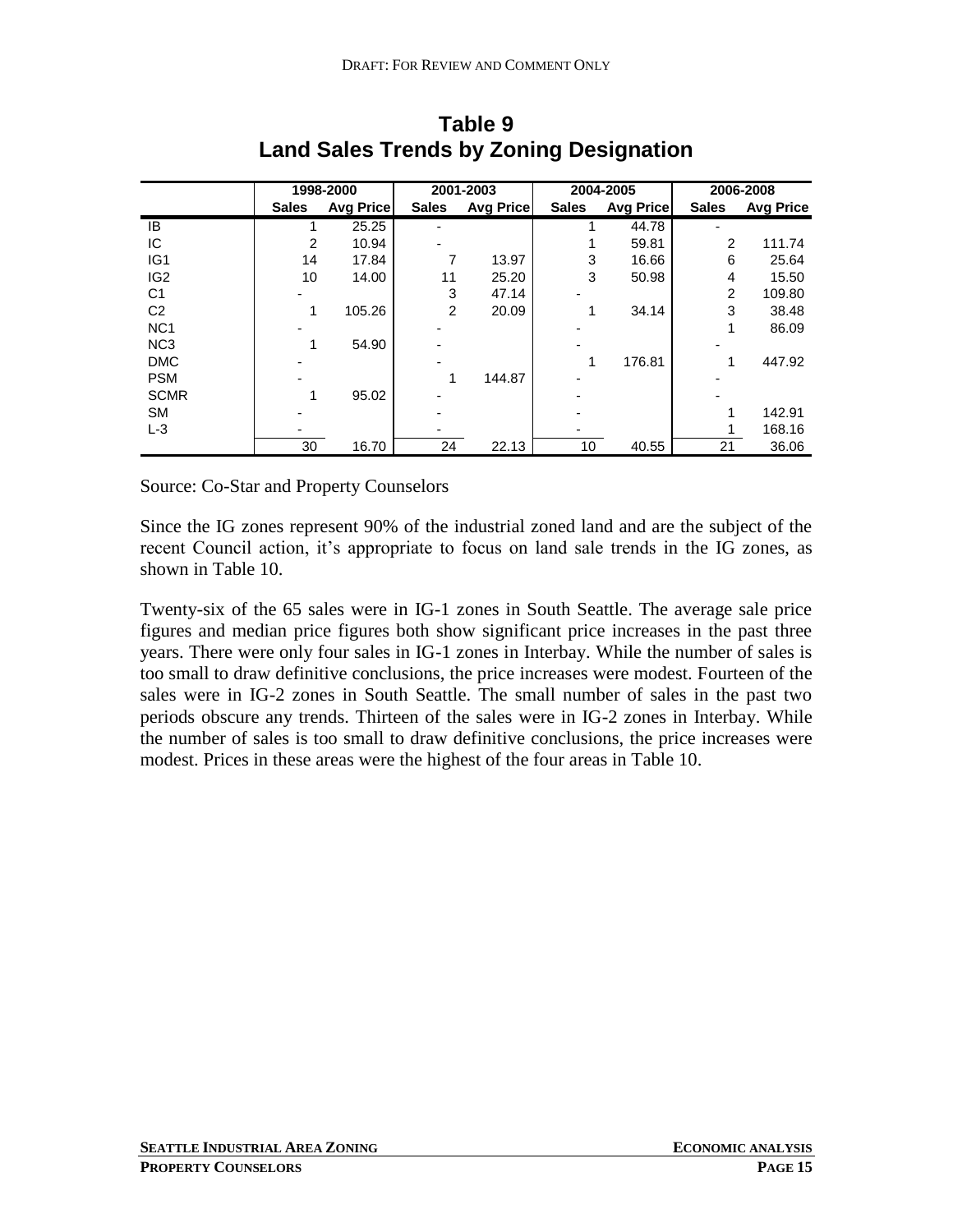### **Table 10 Industrial Land Sales Trends – IG-1 and IG-2**

#### **South Seattle IG1:**

| <b>Time Period:</b>    | 1998-2000 | 2001-2003 | 2004-2005 | 2006-2008 |
|------------------------|-----------|-----------|-----------|-----------|
| Number of Sales        | 13        | 5         |           | 5         |
| Total Land Area (SF)   | 1,195,669 | 284.074   | 144.317   | 334,369   |
| Average Area (SF)      | 91,975    | 56,815    | 48,106    | 66,874    |
| Average Price (Per SF) | \$17.81   | \$17.03   | \$16.66   | \$26.72   |
| Median Price (Per SF)  | \$16.05   | \$19.59   | \$17.62   | \$24.12   |
| Source: Co-Star        |           |           |           |           |

### **Ballard/Interbay IG1:**

| Time Period:           | 1998-2000 | 2001-2003 | 2004-2005 | 2006-2008 |
|------------------------|-----------|-----------|-----------|-----------|
| Number of Sales        |           |           |           |           |
| Total Land Area (SF)   | 110.206   | 93.017    |           | 97.234    |
| Average Area (SF)      | 110,206   | 46.509    |           | 97,234    |
| Average Price (Per SF) | \$18.15   | \$4.62    |           | \$21.91   |
| Median Price (Per SF)  | \$18.15   | \$4.62    |           | \$21.91   |
| Source: Co-Star        |           |           |           |           |

#### **South Seattle IG2:**

| <b>Time Period:</b>    | 1998-2000 | 2001-2003 | 2004-2005 | 2006-2008 |
|------------------------|-----------|-----------|-----------|-----------|
| Number of Sales        | 6         | 5         |           |           |
| Total Land Area (SF)   | 364.367   | 395.387   | 18,900    | 873,137   |
| Average Area (SF)      | 60,728    | 79,077    | 18,900    | 436,569   |
| Average Price (Per SF) | \$11.27   | \$11.83   | \$86.51   | \$2.75    |
| Median Price (Per SF)  | \$6.99    | \$30.56   | \$86.51   | \$15.20   |
| Source: Co-Star        |           |           |           |           |

#### **Ballard/Interbay IG2:**

| <b>Time Period:</b>    | 1998-2000 | 2001-2003 | 2004-2005 | 2006-2008 |
|------------------------|-----------|-----------|-----------|-----------|
| Number of Sales        | 4         | 5         | っ         |           |
| Total Land Area (SF)   | 56.243    | 61.853    | 195,584   | 417.121   |
| Average Area (SF)      | 14.061    | 12,371    | 97,792    | 208,561   |
| Average Price (Per SF) | \$31.70   | \$53.59   | \$47.55   | \$42.19   |
| Median Price (Per SF)  | \$30.68   | \$37.46   | \$44.78   | \$37.46   |
| Source: Co-Star        |           |           |           |           |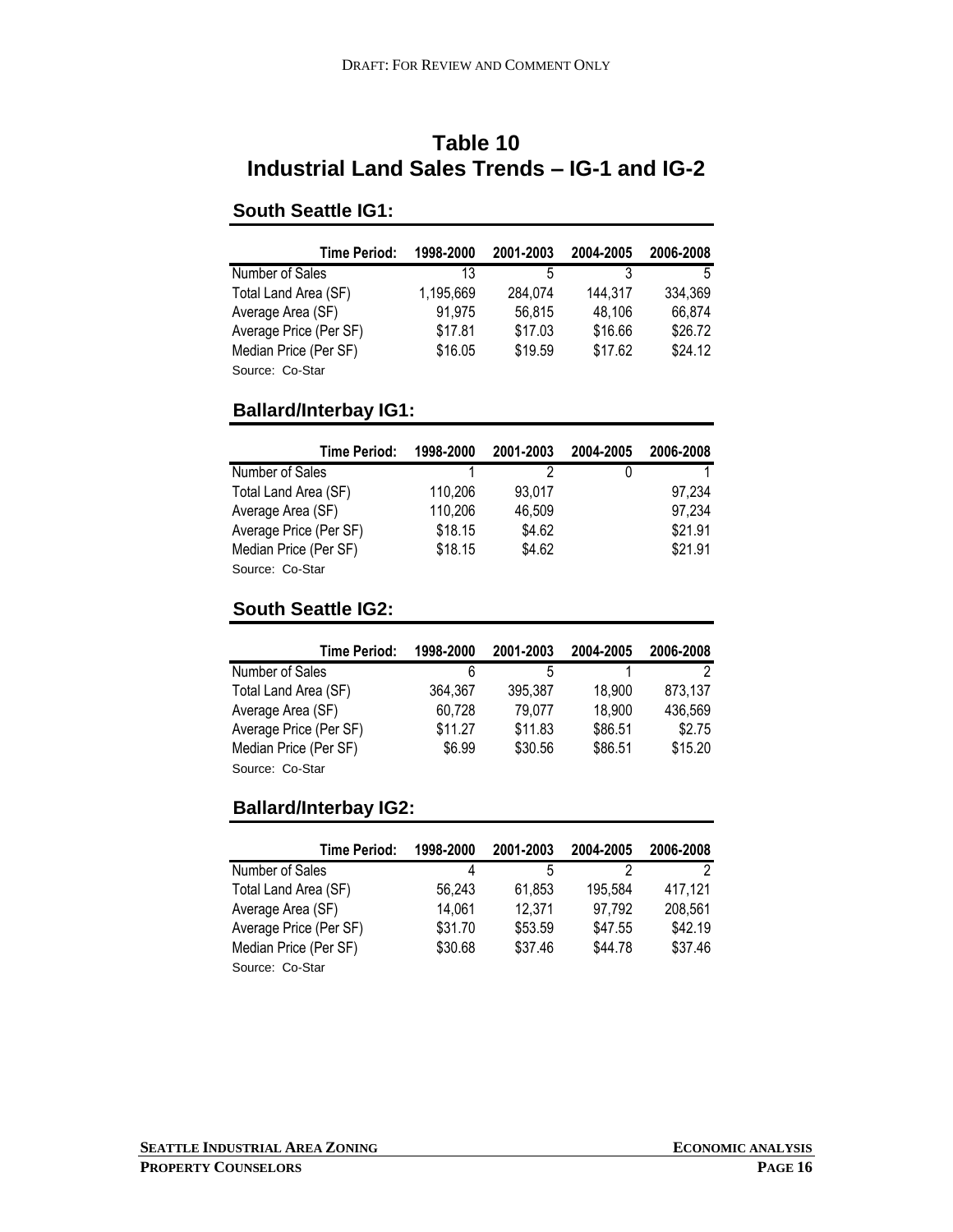In summary, the price trend analysis indicates the following:

- Considering all industrial sites in the Seattle market as defined by Co-Star, the average sale prices increased almost three-fold.
- The trends were affected by sales of parcels outside traditional industrial areas, and parcels with commercial zoning.
- Sixty-five of the 99 total sales in the market were in IG-1 and IG-2 zones in South Seattle and Interbay. Average sale price increased by 60% in IG-1 zones in South Seattle. There were too few sales to draw definitive conclusions in the Ballard/Interbay areas, but the price increases were modest. The small number of sales in IG-2 zones in South Seattle obscures any trends.

## <span id="page-16-0"></span>**RECENT SALES**

Recent sales provide further insight on the behavior of land prices in the industrial areas. Table 11 summarizes the characteristics of several sales over the past five years.

|                |                                 |               |              |              | <b>Existing Structures</b> |           |         | Land       |         |                  | <b>Intended Use</b> |
|----------------|---------------------------------|---------------|--------------|--------------|----------------------------|-----------|---------|------------|---------|------------------|---------------------|
|                | Identification/                 | Sale          | Sale         | Year         | <b>Bldg Area</b>           | Price/    | Land    | Price/SF   |         | <b>Bldg Area</b> | Price/              |
| No.            | Location                        | Date          | Price        | <b>Built</b> | (SqFt)                     | Sq Ft     | Area    | Land       | Zoning  | (SqFt)           | Sq Ft               |
|                | <b>Duwamish Area:</b>           |               |              |              |                            |           |         |            |         |                  |                     |
| 1              | Former Nicholson Machine        | Nov-06        | \$5,150,000  | 1947         | 79,950                     | \$64.42   | 231,029 | \$22.29    | IG2U/85 | 63,000           | \$105.56            |
|                | 3670 E. Marginal Way            |               |              |              |                            |           |         | (exc. demo |         |                  | (inc. demo          |
|                |                                 |               |              |              |                            |           |         | costs)     |         |                  | costs)              |
| 2              | Former Warehouse                | Jul-06        | \$5,050,000  | 1918         | 21,900                     | \$230.59  | 31.363  | \$161.02   | IG2U/85 | <b>NA</b>        | <b>NA</b>           |
|                | 2462 1st Ave. S.                |               |              |              |                            |           |         |            |         |                  |                     |
|                | <b>BINMIC North Area:</b>       |               |              |              |                            |           |         |            |         |                  |                     |
| 3              | Former industrial facilites     | Jan-06        | \$6,000,000  | <b>NA</b>    | <b>NA</b>                  | <b>NA</b> | 93,450  | \$64.21    | IG2U/65 | 134,000          | \$44.78             |
|                | 1400 Block NW 46th St.          |               |              |              |                            |           |         |            |         |                  |                     |
|                |                                 |               |              |              |                            |           |         |            |         |                  |                     |
| 4              | Former Color Tech, etc.         | May-07        | \$8,925,000  | 1926/57      | 80,640                     | \$110.68  | 102,132 | \$87.39    | IG2U/65 | 269,000          | \$33.18             |
|                | 4517 14th Ave. NW               |               |              |              |                            |           |         |            |         |                  |                     |
|                |                                 |               |              |              |                            |           |         |            |         |                  |                     |
| 5              | Vacant Industrial Land          | Mar-07        | \$3,600,000  |              |                            |           | 51.000  | \$70.59    | IG2U/45 | 86,500           | \$58.96             |
|                | 1616 W. Bertona St.             |               |              |              |                            |           |         |            |         |                  |                     |
|                |                                 |               |              |              |                            |           |         |            |         |                  |                     |
| 6              | Portion - Yankee Grill site     | Mar-07        | \$4,300,000  | <b>NA</b>    | <b>NA</b>                  | <b>NA</b> | 41,992  | \$102.40   | IG1U/65 | 134,000          | \$32.09             |
|                | 5300 24th Ave. W.               |               |              |              |                            |           |         |            |         |                  |                     |
| $\overline{7}$ | Former Marco Property (Portion) | Oct-06        | \$1,600,000  | <b>NA</b>    | <b>NA</b>                  | <b>NA</b> | 35,164  | \$45.50    | IG1U/45 | 33,500           | \$47.76             |
|                | 2320 W. Commodore Way           |               |              |              |                            |           |         |            |         |                  |                     |
|                |                                 |               |              |              |                            |           |         |            |         |                  |                     |
|                | <b>BINMIC South Area:</b>       |               |              |              |                            |           |         |            |         |                  |                     |
| 8              | Former Off/Whse Buildings       | <b>Jun-04</b> | \$4,750,000  | 1967         | 60,595                     | \$78.39   | 130,680 | \$36.35    | IG2U/45 | 80,508           | \$59.00             |
|                | 1800-2000 15th Ave. W.          | Mar-01        | \$5,250,000  |              |                            |           | 156,372 | \$33.57    | IG2U/45 |                  |                     |
| 9              | Former Steel Buildings          | Apr-05        | \$5,500,000  | <b>NA</b>    | <b>NA</b>                  | <b>NA</b> | 131,834 | \$41.72    | IG1U/45 | 89.000           | \$61.80             |
|                | 1805-1819 15th Ave. W.          |               |              |              |                            |           |         |            |         |                  |                     |
|                |                                 |               |              |              |                            |           |         |            |         |                  |                     |
| 10             | Former School                   | Aug-06        | \$12,500,000 | 1942         | 86,352                     | \$144.76  | 333,669 | \$37.46    | IG2U/45 | <b>NA</b>        | <b>NA</b>           |
|                | 1600 W. Armory Way              |               |              |              |                            |           |         |            |         |                  |                     |
|                |                                 |               |              |              |                            |           |         |            |         |                  |                     |

**Recent Industrial Sales Table 11**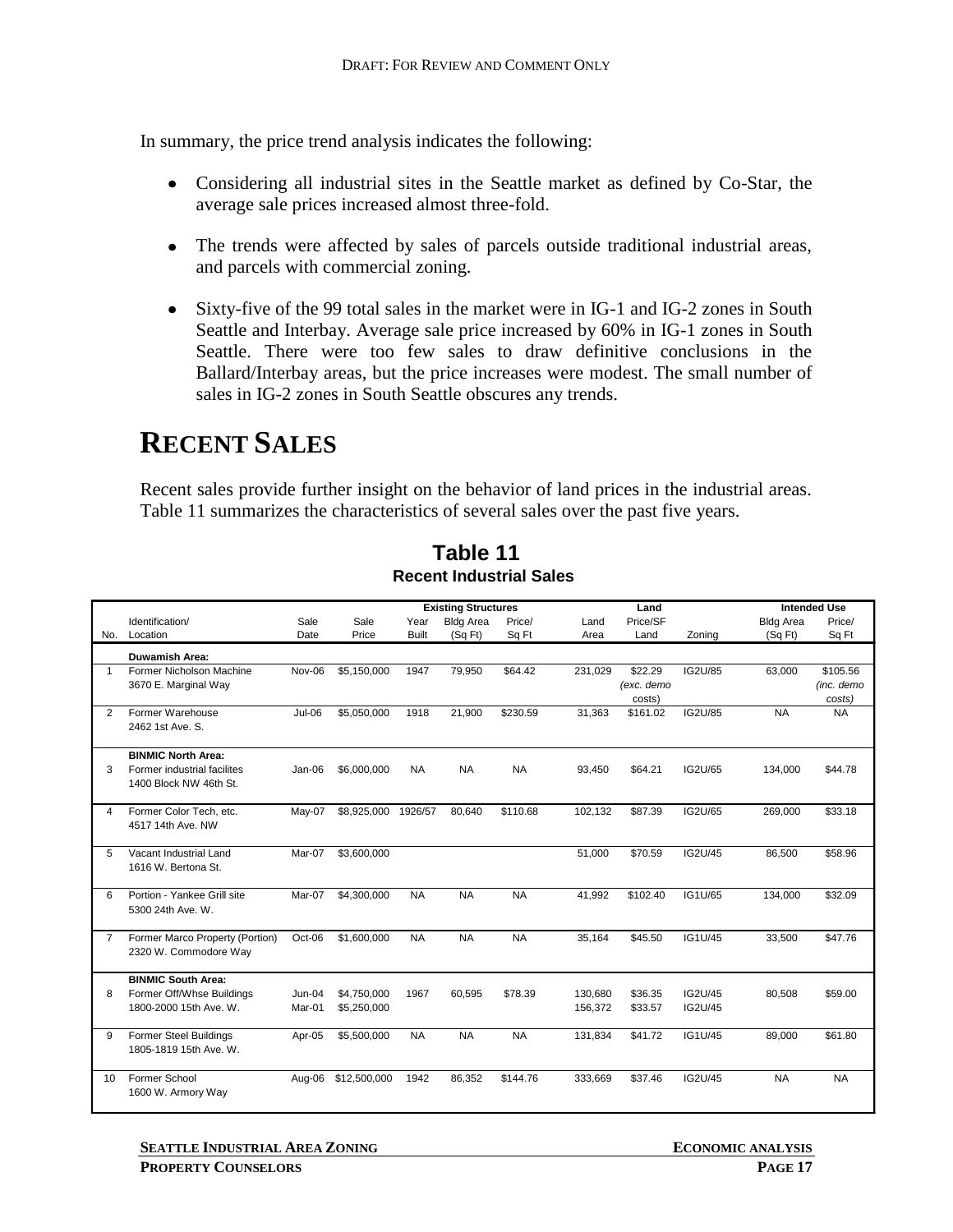**Sale 1** is an 80,000 square foot former steel fabrication facility at 3670 E. Marginal Way that was built in 1947. The buyer intends to demolish the improvements and redevelop the 5.30-acre site with a 63,000 square foot Restaurant Depot facility, consisting of wholesale showroom space and 201 parking spaces. Purchase price was \$5.15 million in late 2006, or \$22.29 per sq ft for the land; inclusion of \$1.5 million of demolition costs indicates a land value of nearly \$29.00 per sq ft.

**Sale 2** consists of four warehouses and a retail building totaling 21,900 sq ft, located at the northeast corner of  $1<sup>st</sup>$  Ave. S. and Lander St. in the SODO district. The buildings were constructed between 1918 and 1941. This property was purchased by Henry Liebman from the Monorail Authority in mid-2006 for \$5.05 million, indicating a land price of \$161.00 per sq ft. The buyer reportedly intended to assemble the site with adjacent property to the north for future commercial development, but plans are now on hold due to the industrial land regulatory changes passed by the City in late 2007.

The Monorail Authority had acquired most of the above site in 2004 for \$86.00 per sq ft. Liebman previously purchased several adjacent parcels directly north of Sale 2 (all improved with older buildings) between 1995 and 2001 at land prices of \$54.00 to \$58.00 per sq ft.

**Sales 3 and 4** are both full block sites located between  $14<sup>th</sup>$  and  $15<sup>th</sup>$  Ave. NW, just east of the Ballard Bridge. Several older industrial structures on Sale 3 were demolished for redevelopment with a 134,000 square foot mixed-use project known as Ballard Blocks 1, consisting of a Trader Joe's, health club, and 468-stall parking garage. Purchase price in early 2006 was \$6 million, equivalent to \$64.00 per sq ft for the land.

Sale 4 is the entire block directly south of Sale 3. This property sold in May 2007 for \$8.925 million, or \$87.00 per sq ft of land area. Existing improvements, including the former Color Tech building, totaling 80,640 square feet, are slated for demolition to make way for redevelopment of the site with Ballard Blocks 2, consisting of two buildings: a five-story structure with 25,000 sq ft of ground floor retail, 100,000 sq ft of office, and parking for 262 vehicles below grade; and a four-story structure with 44,000 sq ft of ground floor retail, 100,000 sq ft of office, and parking for 300 vehicles below grade.

Development plans for both Sales 3 and 4 were approved prior to the City's industrial land regulatory changes in late 2007.

**Sale 5** is a vacant industrial-zoned site on W. Bertona St., south of the Ship Canal. Proposed development, approved just before the down zone measures were enacted last December, consists of 41,000 square feet R&D, 27,000 sf office, 8,500 sf light manufacturing, 10,000 sf retail, 7,500 sf restaurant, and parking for 178 vehicles. This site sold in March 2007 for \$3.6 million, or \$71.00 per sq ft.

Sale 6 is a portion of the former Yankee Grill restaurant site on Shilshole Ave. and 24<sup>th</sup> Ave. W., on the north side of the Ship Canal. The property was split and this transaction represents the purchase of the vacant northern portion by a hotel developer, who had to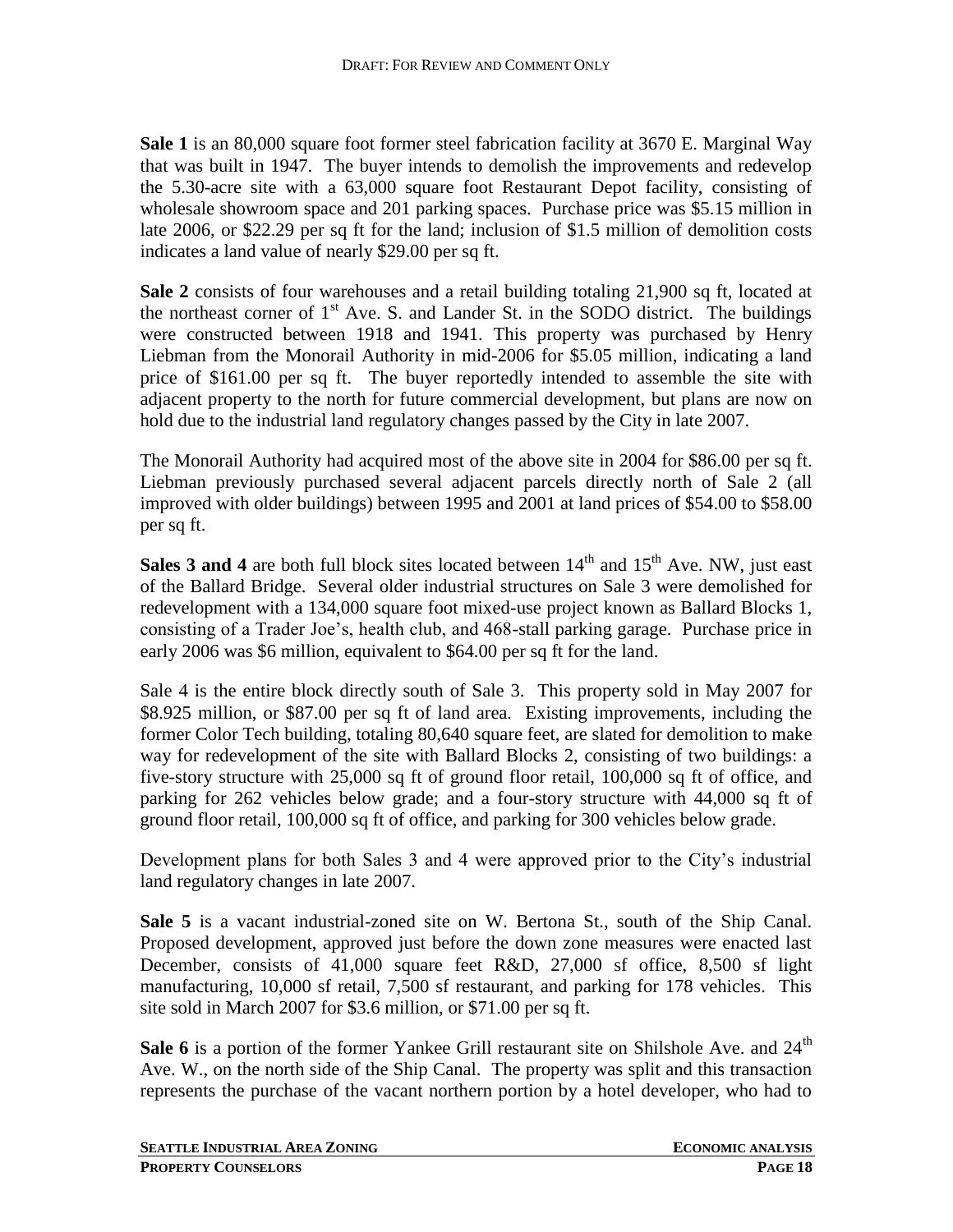obtain conditional use approval for hotel use on this IG1 zoned land. Construction of a 6 story, 170-room hotel is slated to commence in the coming months. Sale 6 closed in March 2007 at \$102.00 per sq ft, although the buyer began applying for permits three years ago.

**Sale 7** is a former industrial marine building in the Marco development between the Ship Canal and W. Commodore Way, just east of Fisherman's Terminal. The structure was demolished and the property is being redeveloped with a four-story, 33,500 square foot administrative office/warehouse facility containing commercial office condos. Sale 7 occurred in October 2006 for \$1.6 million, indicating a land price of \$46.00 per sq ft. Sales of other sites in the immediate vicinity during the last three years range between \$30.00 and \$67.00 per sq ft, with current values estimated at the upper end of this range.

**Sale 8** is the assemblage of numerous parcels along the west side of  $15<sup>th</sup>$  Ave. W. in the Interbay area. Four office/warehouse buildings were razed to make way for an 80,508 sq ft retail development anchored by Whole Foods. The north portion of the property was acquired in June 2004 for \$4.75 million (\$36.00 per sq ft), while the south portion was purchased in March 2001 for \$5.25 million (\$34.00 per sq ft).

**Sale 9** is a three-acre site directly south of Sale 8. The Port of Seattle bought the property in April 2005 for \$5.5 million, indicating a land price of \$42.00 per sq ft. Proposed development consists of a three-story, 89,000 sq ft office building with 102 parking spaces below grade.

**Sale 10** is a 7.7-acre site at the northwest corner of  $15<sup>th</sup>$  Ave. and W. Armory Way, just north of Sale 8. Existing improvements include a former school built in 1942. This is another property originally acquired by the Monorail Authority that was resold in August 2006. Sale price was \$12.5 million, indicating a land price of \$37.00 per sq ft.

The 10 sales suggest the following conclusions:

- Only one of the sales (Sale 1) was based on an intended industrial use. The land price per square foot of land is the lowest of the 10 sales.
- Several of the sales were acquired for commercial uses, and development plans are vested (Sales 3, 4, 5, 6, and 8). These sales are relatively older, but the land price per square foot is higher than the average sale prices in the Seattle area.
- Several of the sales were based on intended commercial uses, with development plans affected by the recent restrictions on use (Sales 2, 9, and 10). The land price per square foot is higher than the average sale price in the Seattle area.

## <span id="page-18-0"></span>**INDUSTRIAL LAND VALUES OUTSIDE SEATTLE**

Industrial sites elsewhere in the region provide alternatives for Seattle industrial users. Land prices in industrial areas outside Seattle provide a comparison to Seattle areas. In the Kent Valley, the largest industrial market in the Puget Sound region, sale prices have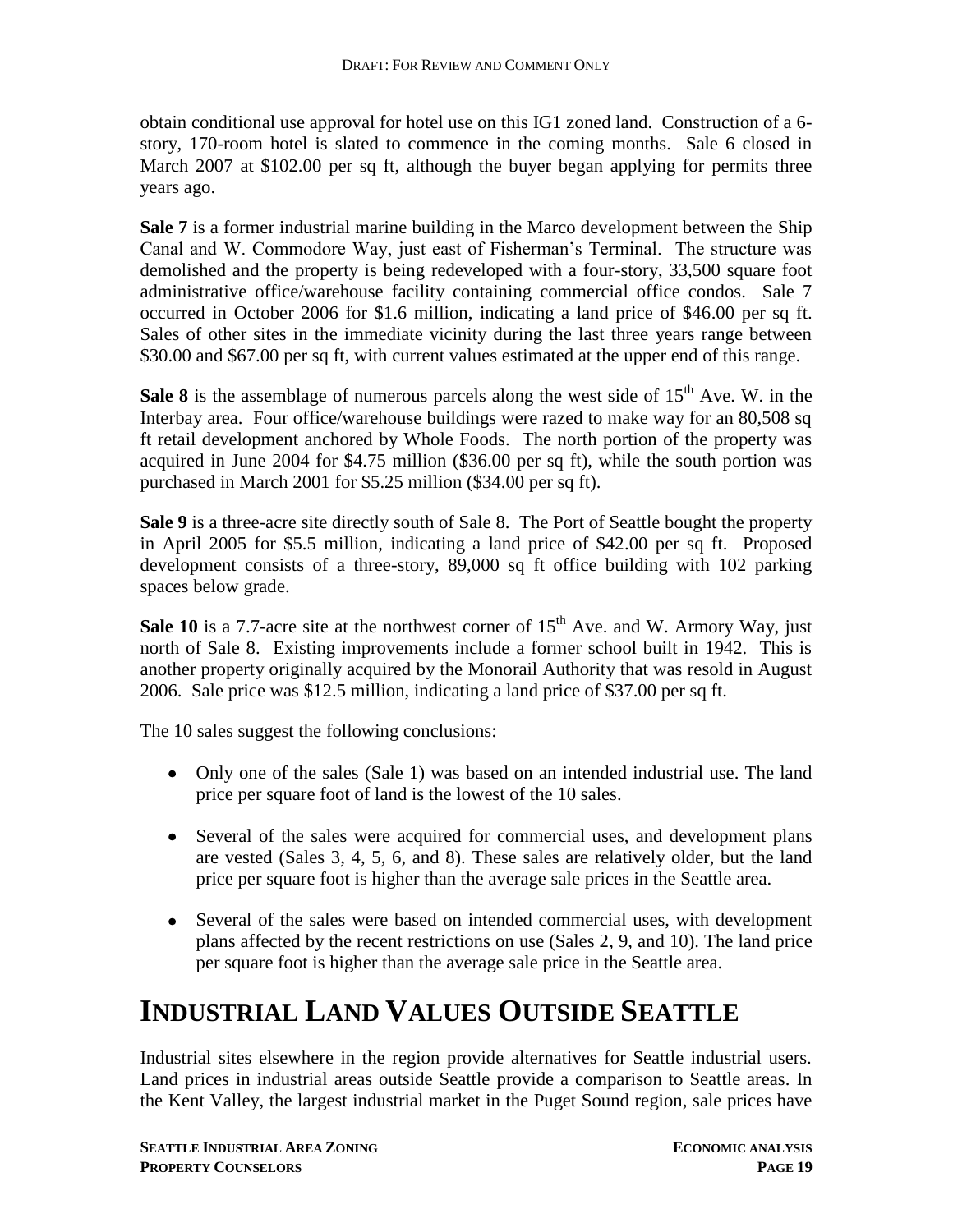generally ranged from \$7.00 to \$11.00 per square foot during the last couple of years. The most recent prices, at the upper end of this range, indicate an approximate 20-30% increase since 2006.

Industrial land prices in suburban Pierce County typically fall in the range of \$4.00 to \$8.00 per square foot, averaging about \$6.25 per square foot. Sites closest to the Port of Tacoma generally reflect values at the higher end of this range.

Sales of industrial land in Snohomish County indicate prices of \$5.00 to \$8.00 per square foot in recent years. Highest prices occur in the Paine Field and Bothell/Woodinville area, while sites in Monroe are typically \$5.50 to \$6.00 per square foot.

Prices in these other areas are significantly lower than prices in Seattle. These differences can be attributed to several factors:

- The supply of industrial land is much greater outside Seattle.
- Many of the industrial sites in Seattle have existing improvements which drive up seller expectations of value.
- Many Seattle sites have unique competitive characteristics, including proximity to the Port, rail access, water access, lower utility costs, or proximity to other users.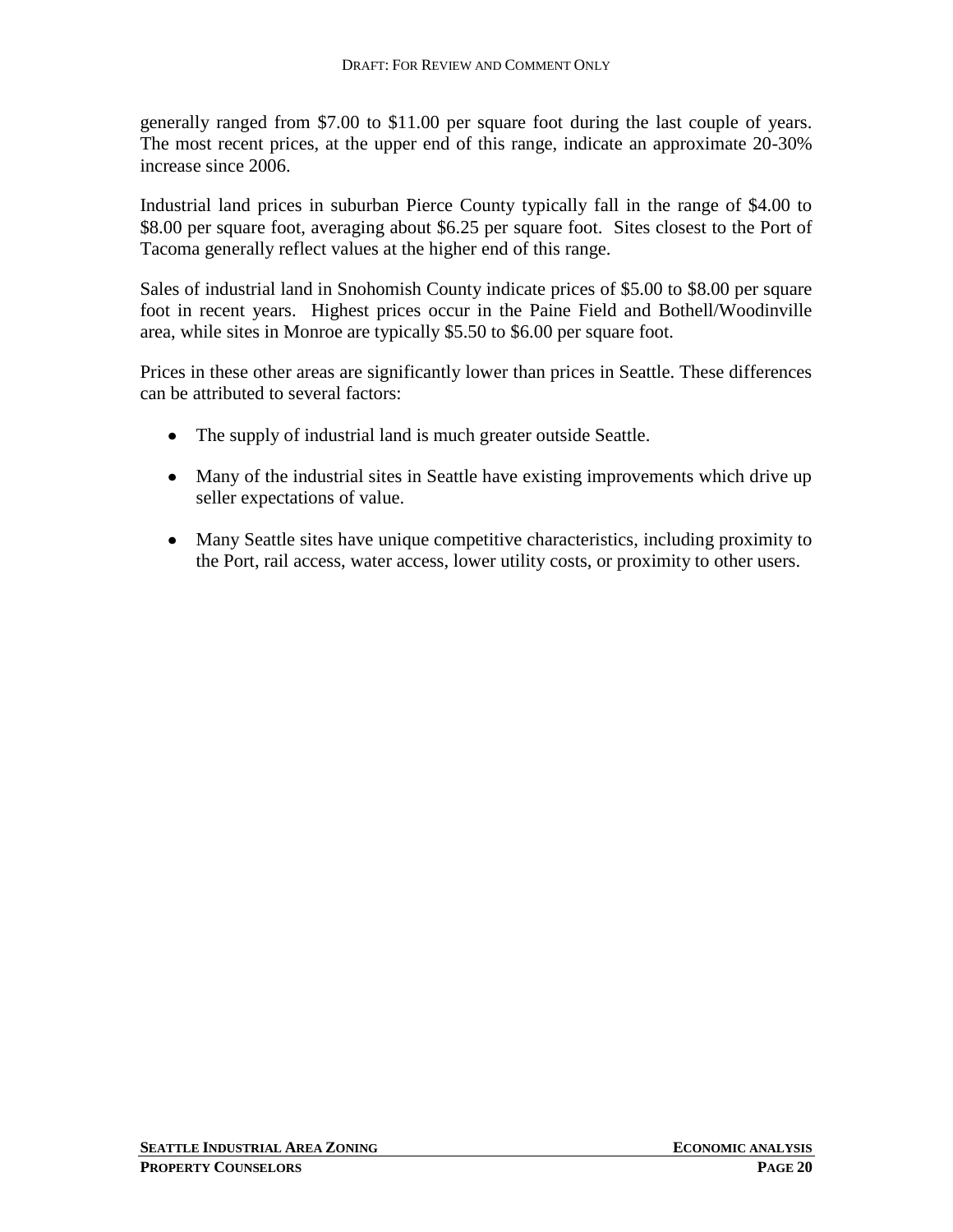# <span id="page-20-0"></span>**IV. IMPACT OF RESTRICTIONS ON COMMERCIAL USES**

The restrictions on the amount of commercial space in general industrial zones have been in effect for less than six months. There are too few recent transactions to determine whether the restrictions have had any effect on land prices. However, the information in the previous section provides a basis for estimating impacts in the future.

## <span id="page-20-1"></span>**RECENT MANUFACTURER LOCATION DECISIONS**

Decisions by several local manufacturing firms regarding facilities in Seattle have been widely publicized in recent months. The *Puget Sound Business Journal* ran several articles in the April 2008 editions. The articles discussed several specific manufacturers.

**Korry Electronics** was seeking a new 250,000-square foot site to replace their facility on Dexter Avenue near Lake Union. The firm was considering a site on Port of Seattle property in Interbay as well as several sites outside the city. (The firm has since chosen to move to Mukilteo.) The firm had a tentative offer from the Port of Seattle, but it was contingent on the Port's rezone of its Interbay property. Uncertainty over the availability of the space forced Korry to move elsewhere. Korry was willing to pay a higher rent in Seattle than in outlying areas.

**Avtech** is looking for an affordable site for a 120,000-square foot facility, to replace its 90,000-square foot current facility in Wallingford.

**GM Nameplate** sold its property with a 114,000-square foot multistory building on  $15<sup>th</sup>$  Avenue West and is looking for an alternative site for a 150,000 to 200,000-square foot facility.

**University Swaging** is an aerospace company that recently announced a move to Snohomish County. The company has outgrown its current facility of 38,000 square feet in Ballard and will move to a 107,000-square foot facility near Woodinville in South Snohomish County.

All four of these businesses were located in or near the Interbay area. All have outgrown their current facilities and are seeking larger new facilities. Land prices in Ballard and Interbay are certainly an issue as documented in the last section, but availability of sites of suitable size and characteristics is also a key factor in the decision.

## <span id="page-20-2"></span>**FACTORS DRIVING IMPACTS**

The experience of existing manufacturing companies and the general conditions in the region support the following conclusions regarding industrial development trends:

**SEATTLE INDUSTRIAL AREA ZONING ECONOMIC ANALYSIS**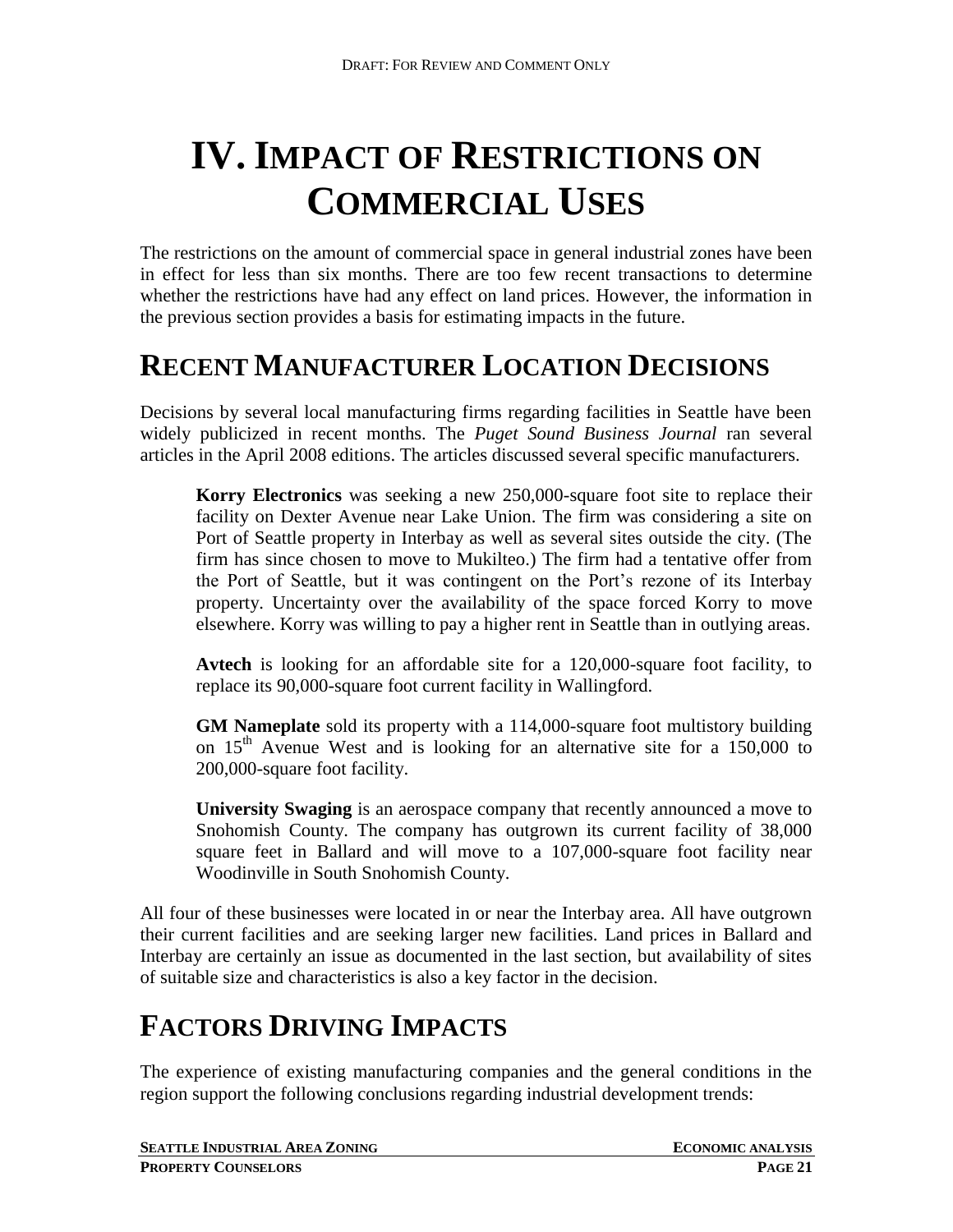- 1. Seattle has a competitive advantage over other areas, as reflected in the higher average rents paid by industrial users in Seattle compared to South King County, Pierce County, and Snohomish County.
- 2. Increases in rents haven't kept pace with increases in land prices. Eventually, the price of land will drive up rent levels. With current rents at somewhat stable levels, there hasn't been much pressure on businesses that lease. However, if a business needs to expand or find a new facility, the land price will affect rents for new facilities.
- 3. The highest median land prices for general industrial lands are evident in the IG-2 zoned lands in Ballard/Interbay. (The highest price for an individual property was for an IG-2 zoned property in South Seattle.) IG-1 zoned lands in South Seattle and Interbay are in the \$20.00 to \$30.00 range. IG-1 zoned lands in South Seattle have shown the fastest rate of increase over the past three years.
- 4. Most recent sales in the general industrial zones have involved non-industrial uses, either committed or speculative.
- 5. Industrial-zoned lands are well utilized with only 12% of the lands classified as vacant (*City of Seattle Industrial Land Study,* August 1, 2005), and even that land is frequently used for outdoor staging or storage. The city does not offer the kinds of "greenfield" site available elsewhere.
- 6. Several manufacturing firms have decided or are considering leaving the city. High land prices, particularly in the Ballard/Interbay area, are a factor. While these businesses are willing to pay more to stay in Seattle, the availability of suitable sites is limited.

## <span id="page-21-0"></span>**PRICE IMPACTS**

The restrictions on the amount of office and retail buildings in general industrial zones will eliminate the speculative transactions evident in Table 12. Land prices in these zones will be affected by:

- What industrial users can afford to pay.
- What land prices were before the acceleration of price increases in recent years.
- What premium an industrial user is willing to pay over the price of a site outside the city.

An equilibrium price in the range of \$15.00 to \$25.00 per square foot is likely for industrial lands in South Seattle. The industrial lands in Ballard/Interbay, particularly IG-2 lands, have been \$30.00 per square foot or higher since 1998, reflecting the impact of demand by non-industrial users much earlier. A stabilized price of \$20.00 to \$25.00 in these areas would represent a return to price levels pre-1998.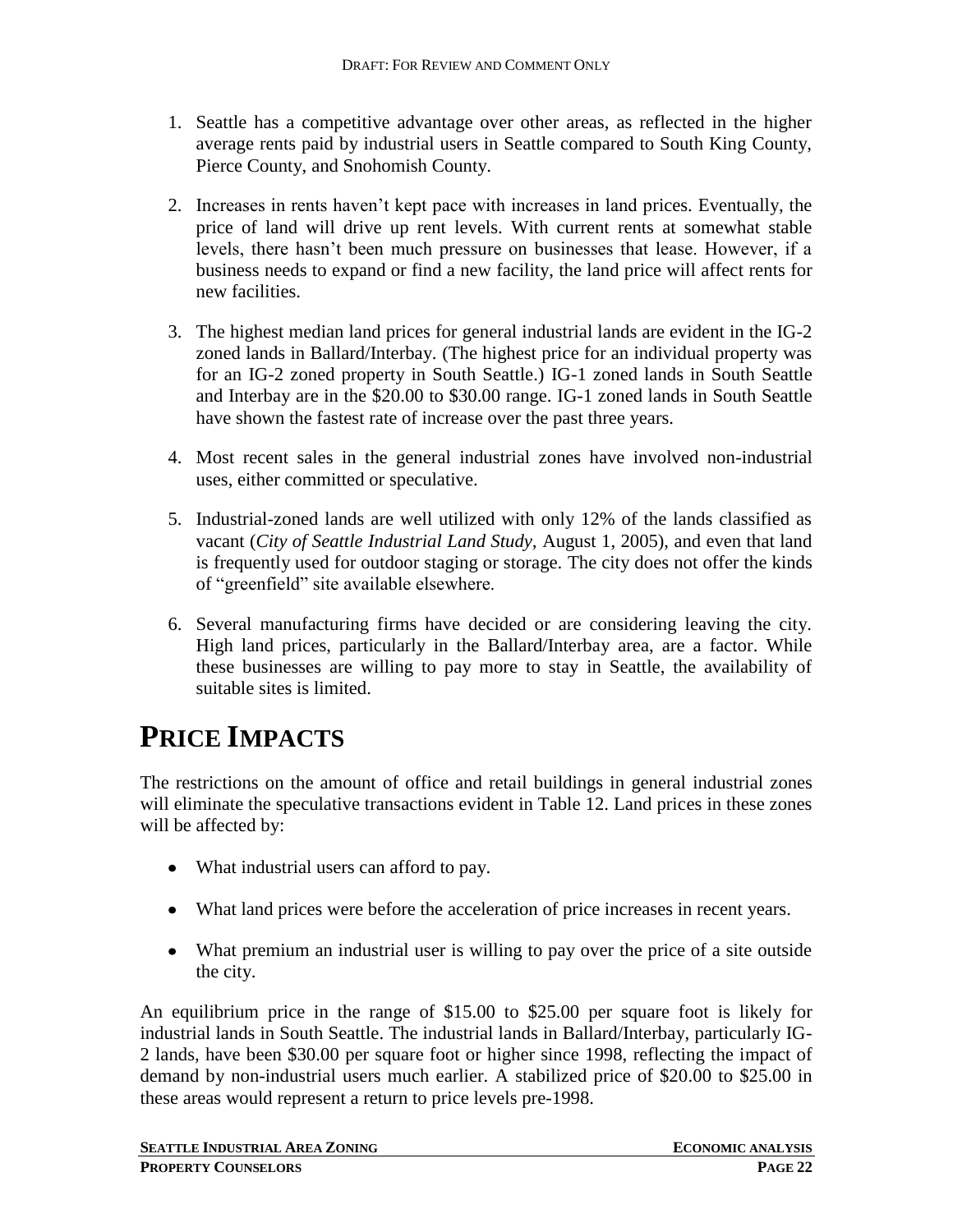## <span id="page-22-0"></span>**ABSORPTION**

The precise impact of stabilized land prices on industrial absorption in the city is speculative. Reduced land prices will lower the overall cost and required rents for new industrial facilities. As noted earlier, however, cost may not be the sole criterion for location decisions.

- On the positive side, businesses are willing to pay a premium for proximity to the airport, Port facilities, existing businesses, affordable utilities, and an established workforce.
- On the negative side, a low cost site outside Seattle with expansion potential will be difficult to duplicate in Seattle.

The non-price factors will continue to influence location decisions.

As presented in Section II, the Seattle share of recent absorption has dropped to 7% of the total Puget Sound area in recent years. While reduced land price pressures may allow that market share to increase, the high utilization of industrial lands will make it difficult to approach market shares commensurate with the city's 24% share of the regional industrial inventory.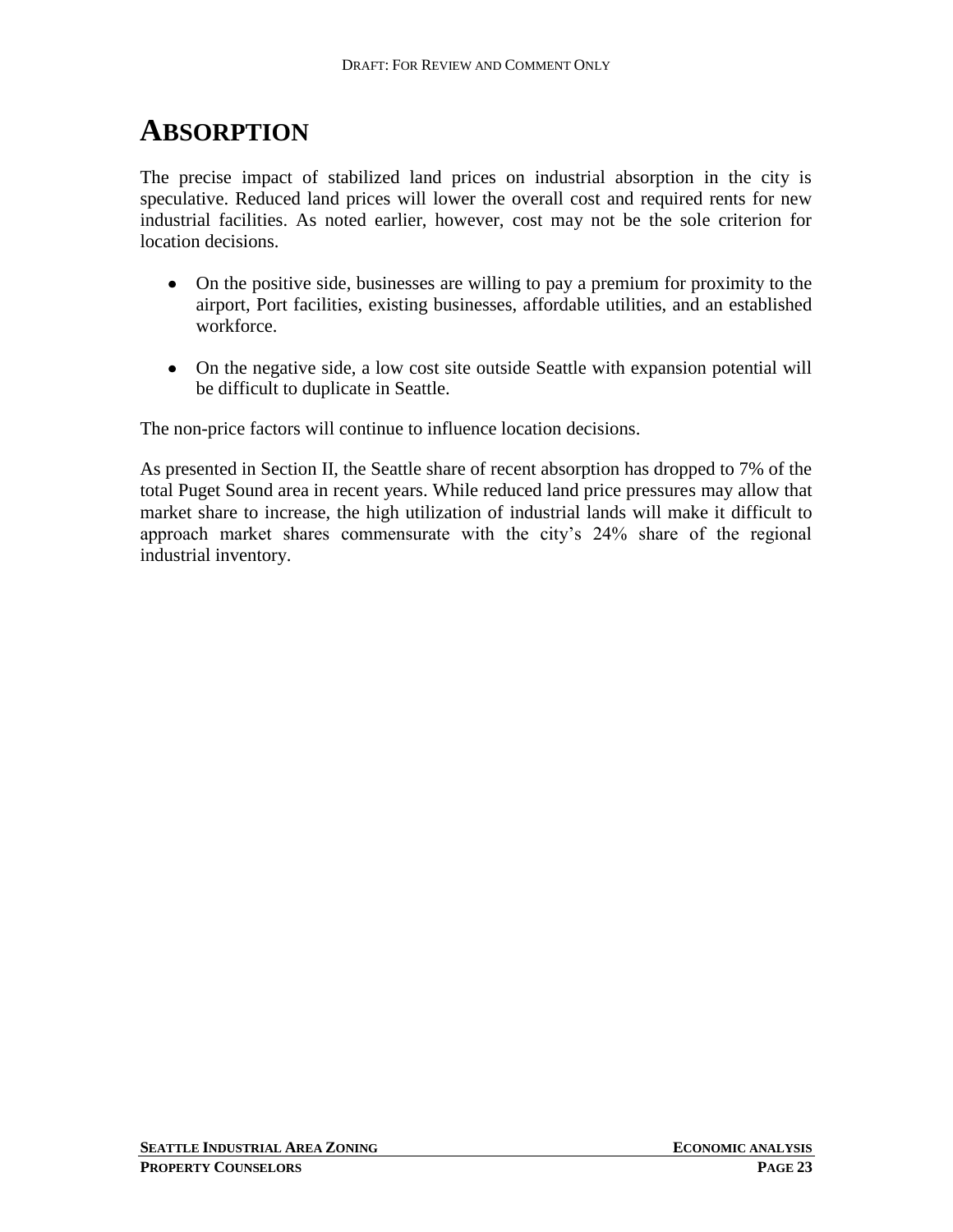# <span id="page-23-0"></span>**V. POTENTIAL FOR TRANSFER OF DEVELOPMENT RIGHTS**

Transfer of development rights (TDR) has been identified as a potential tool to reduce the pressure to convert industrial lands to other uses. Under such a program, an industrial parcel with excess capacity could sell development rights to a developer of another site, allowing the latter project to exceed the amount of development that would otherwise be allowed. The seller of the development rights would receive consideration, and thereby be less inclined to allow the property to be converted. The eligible receiving sites for transferred development rights would be limited to specific projects meeting public objectives for economic development and employment retention/expansion.

The potential characteristics of such a program are considered further in this section, along with an assessment of potential impacts.

## <span id="page-23-1"></span>**DEVELOPMENT CAPACITY AND DEVELOPMENT RIGHTS**

The Seattle Municipal Code controls development capacity in the general industrial zones through a floor area (FAR) ratio maximum. FAR is the ratio of gross floor area to site area. The code allows for development in the IG1 and IG2 zones up to a maximum FAR of 2.5. The maximum amount of gross floor area on a 100,000 square foot site is 250,000 square feet. Floor area below grade, area for accessory parking and rooftop mechanical structures are exempted from the allowable gross floor area calculation.

As a practical matter, the actual floor area ratio for industrial buildings is typically less than 1.0. Such buildings are often single story, and a portion of the site is used for outdoor storage and staging. Of the ten land sales listed in Table 12, five had existing structures, and the FAR for those sites ranged from .26 (sale number 10) to .79 (sale number 4). The GM Nameplate facility mentioned in Section IV has multistory buildings and an FAR of 1.56, but the building is problematic for the current use.

DPD staff estimate that the average FAR for Seattle industrial lands is .5. There is clearly a large theoretical, if impractical unused development capacity.

## <span id="page-23-2"></span>**TDR VALUES**

The value of development rights are determined by the mutual agreement of buyers and sellers. In an efficient market, the buyers and sellers interests will converge.

The buyers of development rights will be willing to pay up to an amount equivalent to what it would cost to acquire development rights through another approach. The simplest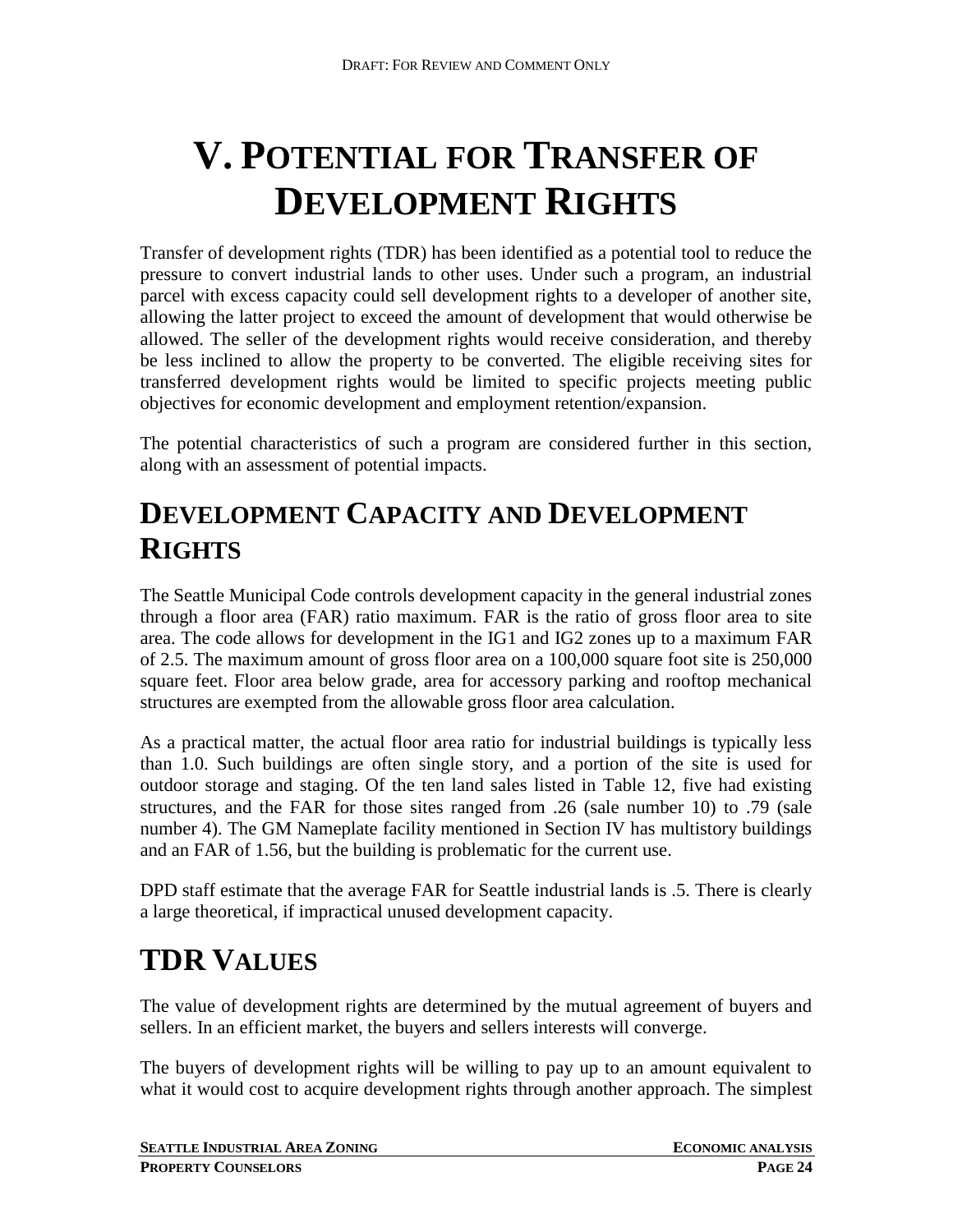approach is to acquire additional site area, presumably on a site adjacent to a subject site. The theoretical value of the development rights is equal to the cost of the land divided by the maximum floor area ratio for that property. The value of development rights associated with land priced at \$50 per square foot with a maximum FAR of 2.5, is \$20 per square foot of gross floor area. This simple theoretical formula is complicated in the real world by two factors. First, there may not be additional land available next to a subject property. Second, the development economics of an expanded project on a subject site (beyond what's allowed under base zoning) may be different than for the base project. An expanded project may incur additional development costs because of higher cost of construction or the necessity for a parking structure. At the same time, the potential income stream may be proportionately higher because of greater heights and improved views. On balance, the formula still provides a basis for considering impacts.

From the seller's perspective, the determinants aren't as obvious. The seller's options for obtaining consideration for unused development capacity are to sell all or a portion of the property. If the property can be segregated horizontally into an improved and an underutilized portion, the value of the underutilized portion is the value of the underlying land. Under an extreme example, consider a five story building covering 50% of the site. The entire unused development capacity could be sold for the value of the land in the undeveloped half of the site. The equivalent price per square foot of building development rights is equal to the land price divided by the maximum FAR. Under this example the seller would value the development rights at the same price as the buyer. However, under the more likely scenario that the property can't be segregated horizontally, the owner doesn't have a practical alternative other than TDR.

Considering the interest of both parties, the theoretical value of the development rights is equal to the prevailing market price for land divided by the realistic FAR for the property. A rational buyer would not pay more (except under extraordinary circumstances), and the seller has no leverage to demand a higher price.

The theoretical price can be estimated from information in the previous section.

#### **Table 12. Recent Industrial Sales and Development Rights Value**

|                           | Price    | Intended   | Price        |
|---------------------------|----------|------------|--------------|
|                           | /sf Land | <b>FAR</b> | /sf Building |
| 1 3670 E. Marginal Way    | \$22.21  | 0.27       | \$105.56     |
| 2.2462.1st Ave. S.        | \$161.02 |            |              |
| 3 1400 Block NW46th       | \$64.21  | 1.43       | \$44.78      |
| 4 4517 14th Ave. NW       | \$87.39  | 2.63       | \$33.18      |
| 5 1616 Bertona St.        | \$70.59  | 1.70       | \$58.96      |
| 6 5300 24th Ave. W.       | \$102.40 | 3.19       | \$32.09      |
| 7 2320 W. Commodore       | \$45.50  | 0.95       | \$47.76      |
| 8 1800-2000 15th Ave. W.  | \$36.36  | 0.62       | \$59.00      |
| 9 1805-1819 15th Ave. W.  | \$41.72  | 0.68       | \$61.80      |
| 10 10. 1600 W. Armory Way | \$37.46  |            |              |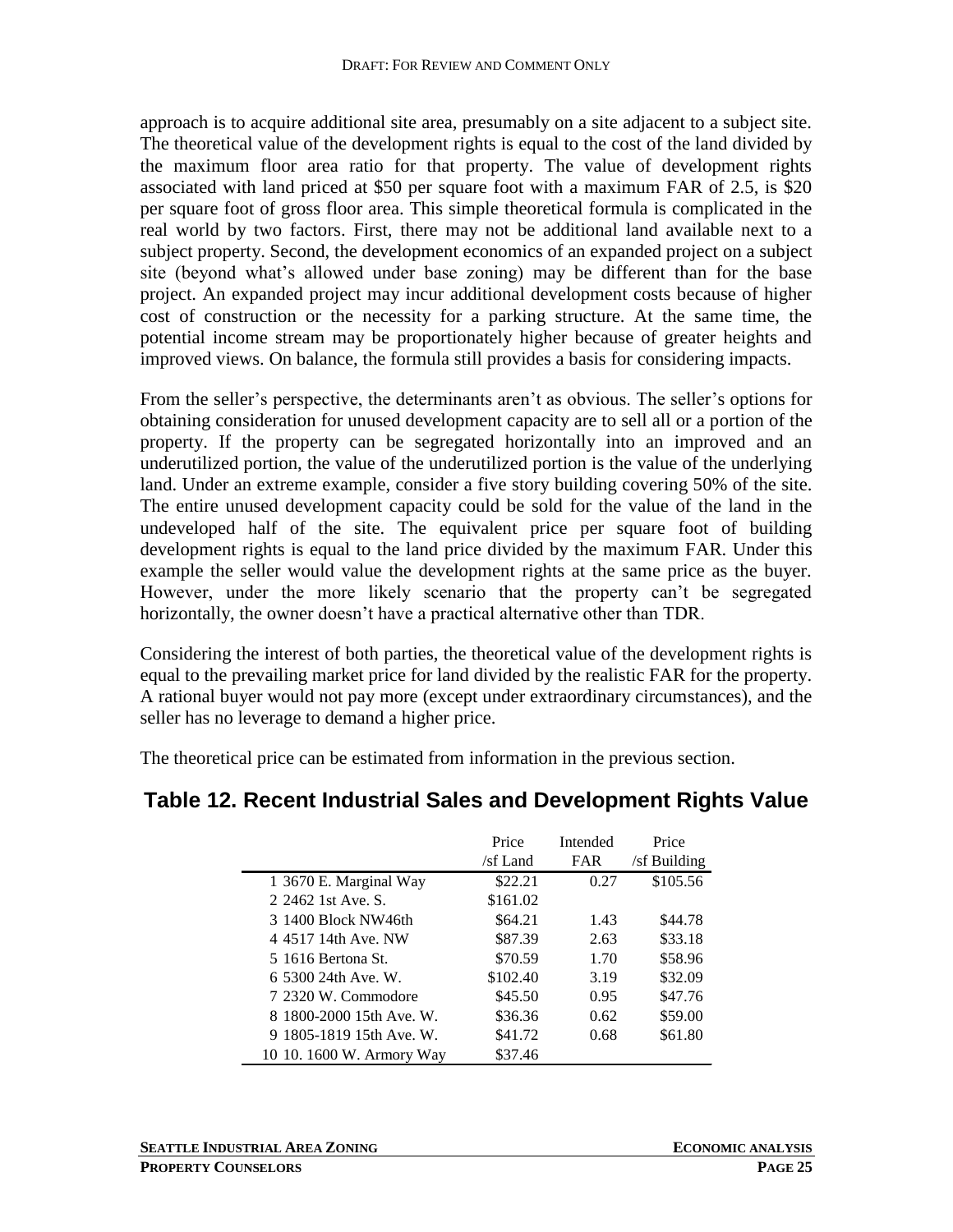There are wide ranges in value on both a per-square-foot of land basis and per-squarefoot of building basis. The lowest values per square foot of building area are shown for the transactions with FAR's approaching 2.5. Based on this experience the value of the development rights to the purchaser is approximately \$30 per square foot.

From the seller's perspective, given an equilibrium land price of \$15 to \$25 per square foot of land, and a practical FAR maximum of 1.0, the land value per square foot of building would be \$15 to 25.

Overall the value of development rights could be set at a level of \$20 to \$30 per square foot. Any point in the range would provide fair value to the seller. A value at the low end of the range would provide a strong incentive to the buyer.

## <span id="page-25-0"></span>**IMPACTS**

The impact of a TDR program can be evaluated in terms of land values and business retention. Impacts can be understood from the perspective of both the buyers and sellers of development rights.

From the perspective of the seller, the sale of development rights provides a source of revenue to the property owner. If the owner is also the user of an industrial facility, the revenue improves the financial position of staying at the current site compared to relocating elsewhere. If the user is a tenant, the revenue may allow the landlord to moderate rent increases, but may not necessarily affect the financial position of a stay option. More importantly, the payment would do nothing to address the issue of availability of land for expansion. As noted in Section IV, the four businesses that have or are considering relocating are doing so because they have outgrown their existing facilities and can't expand on their existing site.

The availability of a TDR program will offset to some degree the dampening effect on land price increases, of the restrictions on non-industrial uses. The value of a property becomes the sum of its value to an industrial user (the first 1.0 FAR) plus the value of the excess development rights (the next 1.5 FAR).

The net impact of the program can be summarized as follows:

- A TDR program would provide a basis for allowing extra density for selected sites that meet stated public objectives.
- A TDR program would provide a source of revenue to property owners who leave their properties in industrial use.
- $\bullet$ The program would not address the biggest problem in attracting and maintaining manufacturing firms: the availability of suitable sites for expansion and relocation.